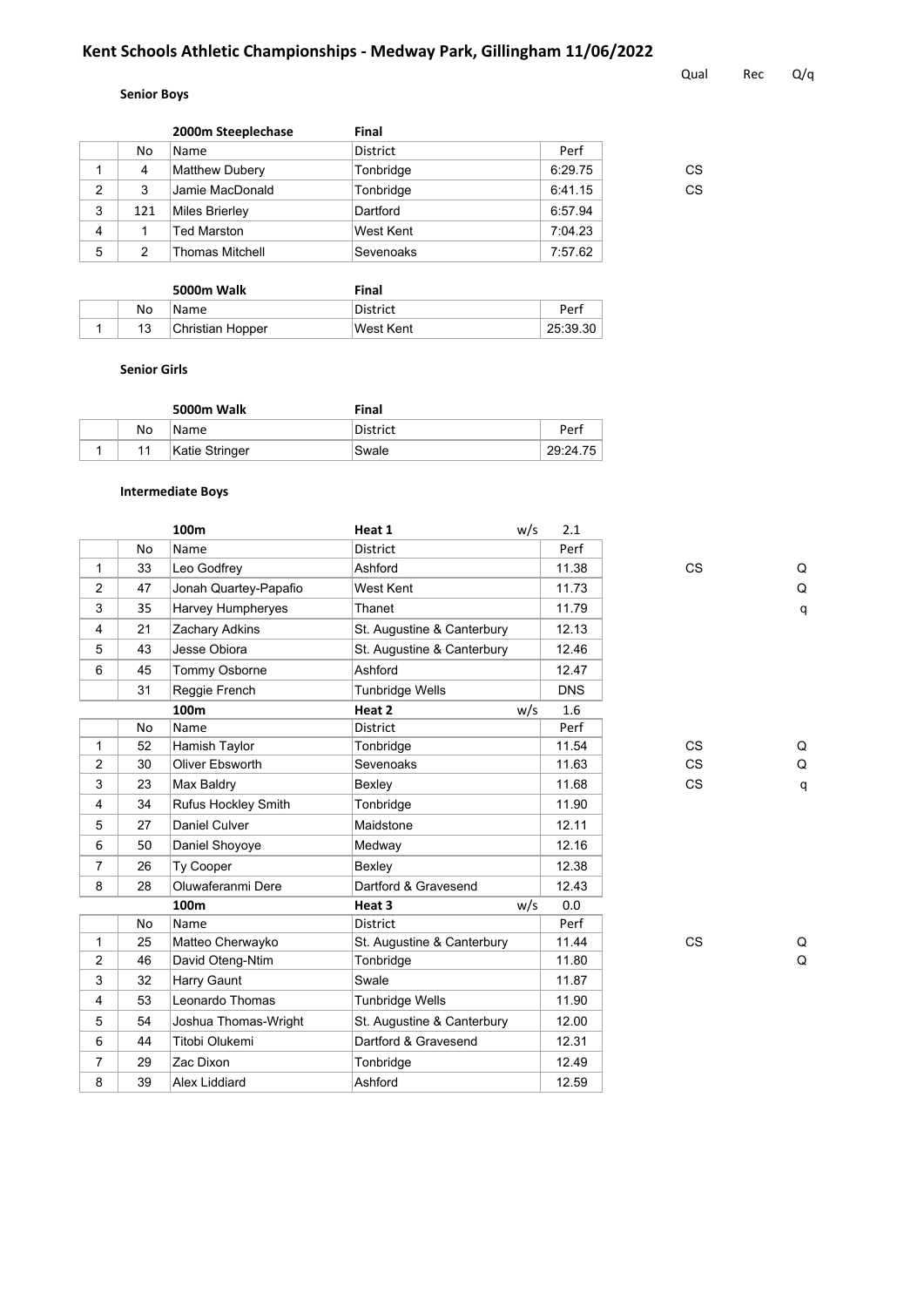|                |    | 100 <sub>m</sub>      | Final                      | w/s | 0.7   |    |
|----------------|----|-----------------------|----------------------------|-----|-------|----|
|                | No | Name                  | <b>District</b>            |     | Perf  |    |
|                | 33 | Leo Godfrey           | Ashford                    |     | 11.29 | CS |
| 2              | 25 | Matteo Cherwayko      | St. Augustine & Canterbury |     | 11.31 | CS |
| 3              | 46 | David Oteng-Ntim      | Tonbridge                  |     | 11.40 | CS |
| $\overline{4}$ | 30 | Oliver Ebsworth       | Sevenoaks                  |     | 11.70 | CS |
| 5              | 23 | Max Baldry            | Bexley                     |     | 11.70 | CS |
| 6              | 47 | Jonah Quartey-Papafio | West Kent                  |     | 11.76 |    |
| 7              | 35 | Harvey Humpheryes     | Thanet                     |     | 11.80 |    |
| 8              | 52 | Hamish Taylor         | Tonbridge                  |     | 19.55 |    |

|                |    | 200m                                     | Heat 1                     | w/s | $-0.2$     |           |   |
|----------------|----|------------------------------------------|----------------------------|-----|------------|-----------|---|
|                | No | Name                                     | <b>District</b>            |     | Perf       |           |   |
| 1              | 70 | Joe Stone                                | Maidstone                  |     | 23.02      | <b>CS</b> | Q |
| 2              | 68 | Jacob Plater                             | West Kent                  |     | 23.47      | <b>CS</b> | Q |
| 3              | 61 | Maximilian Eichmuller De Souza Tonbridge |                            |     | 23.84      |           | q |
| $\overline{4}$ | 67 | Zuriel Nwogwugwu                         | Tonbridge                  |     | 24.04      |           |   |
| $\sqrt{5}$     | 35 | Harvey Humpheryes                        | Thanet                     |     | 24.05      |           |   |
| 6              | 72 | Evan Zell-Smith                          | Tonbridge                  |     | 25.37      |           |   |
|                | 59 | Ethan Bamigbade                          | Dartford & Gravesend       |     | <b>DNS</b> |           |   |
|                |    | 200m                                     | Heat 2                     | w/s | 1.8        |           |   |
|                | No | Name                                     | District                   |     | Perf       |           |   |
| 1              | 33 | Leo Godfrey                              | Ashford                    |     | 23.52      | CS        |   |
| 2              | 21 | Zachary Adkins                           | St. Augustine & Canterbury |     | 24.17      |           |   |
| 3              | 71 | Max Woodfine                             | Swale                      |     | 24.22      |           |   |
| 4              | 69 | <b>Jason Searles</b>                     | Thanet                     |     | 24.36      |           |   |
| $\sqrt{5}$     | 60 | <b>Matthew Cook</b>                      | Ashford                    |     | 24.43      |           |   |
| 6              | 62 | <b>Jake Foster</b>                       | Medway                     |     | 24.60      |           |   |
| $\overline{7}$ | 26 | Ty Cooper                                | Bexley                     |     | 25.76      |           |   |
|                |    | 200m                                     | Heat 3                     | w/s | 1.8        |           |   |
|                | No | Name                                     | <b>District</b>            |     | Perf       |           |   |
| $\mathbf{1}$   | 64 | Henry Hargreaves                         | Tonbridge                  |     | 23.58      | <b>CS</b> |   |
| 2              | 34 | Rufus Hockley Smith                      | Tonbridge                  |     | 23.61      | <b>CS</b> |   |
| 3              | 30 | Oliver Ebsworth                          | Sevenoaks                  |     | 23.85      |           |   |
| $\overline{4}$ | 58 | Daniel Akinsola                          | Medway                     |     | 24.25      |           |   |
| $\,$ 5 $\,$    | 50 | Daniel Shoyoye                           | Medway                     |     | 24.31      |           |   |
| 6              | 57 | Pelumi Akande                            | Dartford & Gravesend       |     | 24.64      |           |   |
|                |    | 200m                                     | Final                      | w/s | 2.3        |           |   |
|                | No | Name                                     | <b>District</b>            |     | Perf       |           |   |
| 1              | 70 | Joe Stone                                | Maidstone                  |     | 22.68      | ES        |   |
| 2              | 33 | Leo Godfrey                              | Ashford                    |     | 23.23      | <b>CS</b> |   |
| 3              | 64 | Henry Hargreaves                         | Tonbridge                  |     | 23.45      | <b>CS</b> |   |
| 4              | 34 | <b>Rufus Hockley Smith</b>               | Tonbridge                  |     | 23.71      |           |   |
| $\sqrt{5}$     | 30 | Oliver Ebsworth                          | Sevenoaks                  |     | 23.87      |           |   |
| 6              | 61 | Maximilian Eichmuller De Souza Tonbridge |                            |     | 23.98      |           |   |
|                | 21 | Zachary Adkins                           | St. Augustine & Canterbury |     | <b>DNS</b> |           |   |
|                | 68 | Jacob Plater                             | <b>West Kent</b>           |     | <b>DNS</b> |           |   |
|                |    |                                          |                            |     |            |           |   |

**400m Heat 1** No Name District Perf 1 74 Oliver Brooke Sevenoaks 53.06 CS Q 2 83 Riley Maisey Thanet 53.18 CS Q 3 78 Thomas Hobbs Sevenoaks 53.37 CS Q 4 77 Marcel Gordon Bexley 53.76 q 5 75 Marley Byfield West Kent 53.95 q 6 82 Edward Little Medway 55.92 7 | 176 | Henry Goodwin | St. Augustine & Canterbury | 57.23

| CS |
|----|
| СS |
| СS |
| СS |
| СS |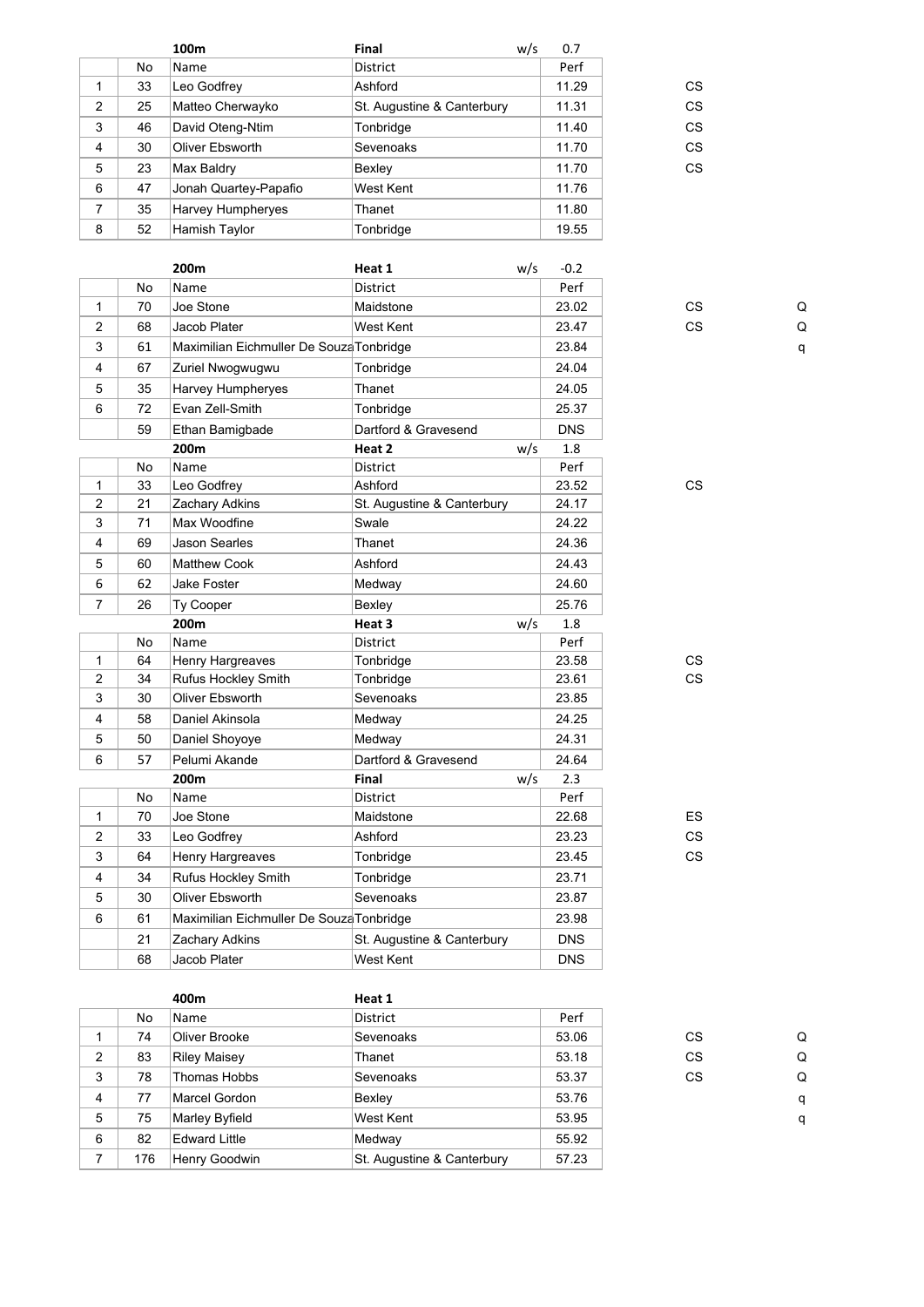|                |    | 400m                                     | Heat 2               |       |           |   |
|----------------|----|------------------------------------------|----------------------|-------|-----------|---|
|                | No | Name                                     | <b>District</b>      | Perf  |           |   |
| $\mathbf{1}$   | 61 | Maximilian Eichmuller De SouzaTonbridge  |                      | 53.57 |           | Q |
| $\overline{2}$ | 64 | Henry Hargreaves                         | Tonbridge            | 53.95 |           | Q |
| 3              | 73 | <b>Christopher Barrett</b>               | West Kent            | 54.12 |           | Q |
| 4              | 86 | <b>Charlie Rouse</b>                     | Medway               | 54.26 |           |   |
| 5              | 87 | Callum Wilson                            | Dartford & Gravesend | 56.43 |           |   |
| 6              | 76 | Thomas Daly                              | Tunbridge Wells      | 59.30 |           |   |
|                |    | 400m                                     | Final                |       |           |   |
|                | No | Name                                     | District             | Perf  |           |   |
| 1              | 74 | Oliver Brooke                            | Sevenoaks            | 51.56 | <b>CS</b> |   |
| $\overline{2}$ | 83 | <b>Riley Maisey</b>                      | Thanet               | 52.47 | CS.       |   |
| 3              | 78 | <b>Thomas Hobbs</b>                      | Sevenoaks            | 52.84 | CS.       |   |
| 4              | 73 | <b>Christopher Barrett</b>               | West Kent            | 53.28 | <b>CS</b> |   |
| 5              | 64 | Henry Hargreaves                         | Tonbridge            | 54.89 |           |   |
| 6              | 77 | Marcel Gordon                            | Bexley               | 55.11 |           |   |
| 7              | 61 | Maximilian Eichmuller De Souza Tonbridge |                      | 55.34 |           |   |
| 8              | 75 | Marley Byfield                           | West Kent            | 55.64 |           |   |

|   |     | 800m                 | Final                      |         |
|---|-----|----------------------|----------------------------|---------|
|   | No  | Name                 | District                   | Perf    |
| 1 | 99  | Franklin Shepherd    | Thanet                     | 1:58.62 |
| 2 | 100 | <b>Adam Whitlock</b> | St. Augustine & Canterbury | 2:00.67 |
| 3 | 97  | Ethan Rocks          | Tonbridge                  | 2:04.33 |
| 4 | 93  | Zach Gibbon          | Tonbridge                  | 2:05.41 |
| 5 | 91  | Gervace Card         | Dartford & Gravesend       | 2:06.11 |
| 6 | 94  | Jacob Graham         | Medway                     | 2:06.52 |
| 7 | 98  | Ethan Rollings       | Medway                     | 2:07.12 |
| 8 | 95  | Jonathan Idowu       | Dartford & Gravesend       | 2:08.75 |

|                |     | 1500m                  | Final                |         |    |
|----------------|-----|------------------------|----------------------|---------|----|
|                | No  | Name                   | District             | Perf    |    |
| 1              | 115 | Noah Paterson          | South East Kent      | 4:13.81 | CS |
| 2              | 116 | <b>Arthur Starvis</b>  | West Kent            | 4:17.54 | CS |
| 3              | 111 | George Hopkins         | Tonbridge            | 4:20.63 |    |
| 4              | 113 | Max Malkinson          | Sevenoaks            | 4:25.40 |    |
| 5              | 105 | Luke Danby             | Sevenoaks            | 4:27.36 |    |
| 6              | 101 | Robin Bebbington       | West Kent            | 4:31.21 |    |
| $\overline{7}$ | 107 | Louis Eldred           | Thanet               | 4:38.81 |    |
| 8              | 109 | Jake Greenwood         | Dartford & Gravesend | 4:39.51 |    |
| 9              | 106 | Yuvraj Dhaliwal        | Dartford & Gravesend | 4:46.57 |    |
| 10             | 114 | Joshua O'Brien         | Ashford              | 4:48.47 |    |
| 11             | 102 | <b>Thomas Claridge</b> | Tonbridge            | 5:02.96 |    |
| 12             | 117 | Alex Tannerhill        | Swale                | 5:15.63 |    |

|   |     | 3000m               | Final                      |          |    |
|---|-----|---------------------|----------------------------|----------|----|
|   | No  | Name                | <b>District</b>            | Perf     |    |
|   | 120 | Alex Dack           | South East Kent            | 9:04.83  | CS |
| 2 | 121 | Hayden Gear         | Swale                      | 9:06.28  | CS |
| 3 | 123 | Joshua Prendergast  | Tonbridge                  | 9:09.31  | CS |
| 4 | 124 | <b>Jake Stevens</b> | Thanet                     | 9:11.02  | CS |
| 5 | 119 | Joe Bruce           | St. Augustine & Canterbury | 10:02.14 |    |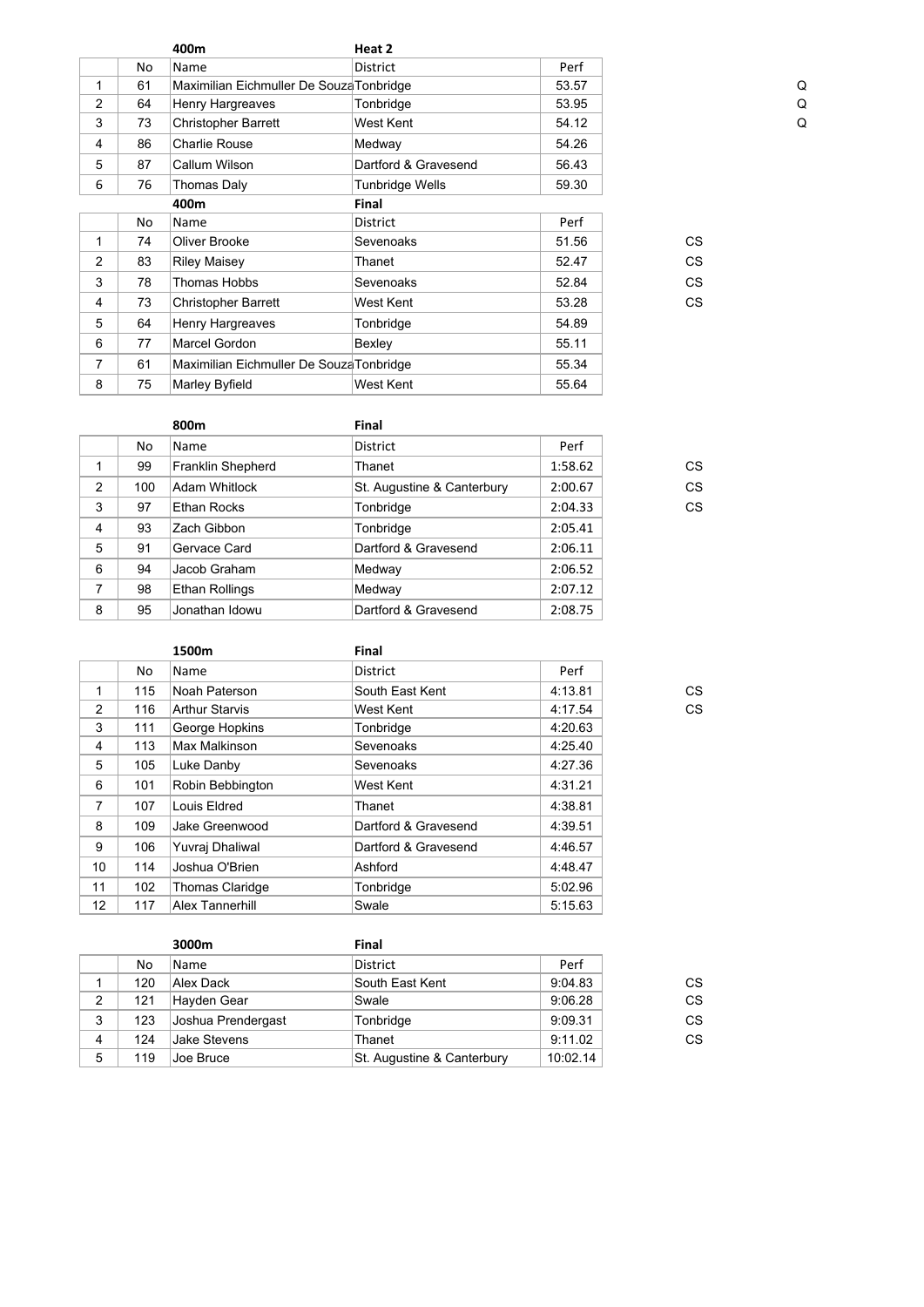|     | 100m Hurdles     | <b>Final</b>         | 0.2   |     |
|-----|------------------|----------------------|-------|-----|
| No  | Name             | <b>District</b>      | Perf  |     |
| 129 | Rayhan Mourtada  | West Kent            | 13.94 | ES  |
| 128 | Dante McNichol   | Tonbridge            | 14.23 | CS  |
| 132 | Cheyne West      | Medway               | 14.35 | CS  |
| 130 | Andrew Nikoro    | Dartford & Gravesend | 14.57 | CS  |
| 126 | Alexander Coutts | Tonbridge            | 15.08 | CS  |
| 125 | Adam Akinola     | Dartford & Gravesend | 15.15 | CS  |
| 131 | Thomas Walwyn    | Bexley               | 16.41 |     |
|     |                  |                      |       | w/s |

|                |     | 400m Hurdles            | Final           |       |    |
|----------------|-----|-------------------------|-----------------|-------|----|
|                | No  | Name                    | <b>District</b> | Perf  |    |
|                | 132 | Cheyne West             | Medway          | 59.01 | CS |
| 2              | 126 | <b>Alexander Coutts</b> | Tonbridge       | 62.15 | CS |
| 3              | 133 | George Lyons            | Tonbridge       | 62.35 | CS |
| $\overline{4}$ | 62  | Jake Foster             | Medway          | 64.87 |    |
| 5              | 134 | Liam Woodham            | Ashford         | 84.70 |    |

|   |     | 1500m Steeplechase     | Final                  |         |    |
|---|-----|------------------------|------------------------|---------|----|
|   | No  | Name                   | <b>District</b>        | Perf    |    |
|   | 174 | Euan Supple (G)        | Bedfordforshire        | 4:40.97 | CS |
| 2 | 135 | David Barclay          | Tonbridge              | 4:53.05 | CS |
| 3 | 136 | Charlie Ellison        | <b>Tunbridge Wells</b> | 4:54.46 | CS |
| 4 | 137 | <b>Harrison Fraser</b> | Tonbridge              | 5:00.00 | CS |
| 5 | 104 | Jacob Da Costa         | Dartford & Gravesend   | 6:27.30 |    |

|  |    | 5000m Walk               | Final           |          |
|--|----|--------------------------|-----------------|----------|
|  | No | Name                     | <b>District</b> | Perf     |
|  | 14 | <b>Jonathan Ellerton</b> | West Kent       | 31:04.05 |

|                |     | High Jump              | Final                      |      |    |
|----------------|-----|------------------------|----------------------------|------|----|
|                | No  | Name                   | <b>District</b>            | Perf |    |
|                | 130 | Andrew Nikoro          | Dartford & Gravesend       | 1.80 | СS |
| 2              | 139 | Jimi Adesanya          | Tonbridge                  | 1.75 | CS |
| 2              | 78  | Thomas Hobbs           | Sevenoaks                  | 1.75 | CS |
| $\overline{4}$ | 131 | Thomas Walwyn          | Bexley                     | 1.65 |    |
| 5              | 142 | Bryan Onwuka           | St. Augustine & Canterbury | 1.65 |    |
| 6              | 140 | <b>Tomisin Awolowo</b> | West Kent                  | 1.60 |    |
|                | 138 | Rami Achimu            | St. Augustine & Canterbury | 1.60 |    |

|   |     | <b>Pole Vault</b> | Final     |      |           |
|---|-----|-------------------|-----------|------|-----------|
|   | No. | Name              | District  | Perf |           |
|   | 145 | Oscar Witcombe    | West Kent | 3.80 | <b>CS</b> |
| 2 | 144 | Tom Walker        | Tonbridge | 3.70 | <b>CS</b> |
| 3 | 143 | Finn Kitteridge   | West Kent | 3.30 | СS        |

|                         |     | Long Jump            | Final                |      |     |    |
|-------------------------|-----|----------------------|----------------------|------|-----|----|
|                         | No. | Name                 | District             | Perf | w/s |    |
| 1                       | 74  | Oliver Brooke        | Sevenoaks            | 6.20 |     | СS |
| 2                       | 70  | Joe Stone            | Maidstone            | 6.16 |     | CS |
| 3                       | 146 | Samuel Fajuyigbe     | Dartford & Gravesend | 5.93 |     | CS |
| $\overline{\mathbf{4}}$ | 148 | Alex Smith-Stephens  | Tonbridge            | 5.80 |     | CS |
| 5                       | 67  | Zuriel Nwogwugwu     | Tonbridge            | 5.67 |     |    |
| 6                       | 147 | Harry Lloyd          | Ashford              | 5.62 |     |    |
| $\overline{7}$          | 29  | Zac Dixon            | Tonbridge            | 5.49 |     |    |
| 8                       | 82  | <b>Edward Little</b> | Medway               | 5.25 |     |    |
| 9                       | 69  | Jason Searles        | Thanet               | 5.20 |     |    |
| 10                      | 149 | Gilbert Soloman      | Bexley               | 5.01 |     |    |
| 11                      | 87  | Callum Wilson        | Dartford & Gravesend | 5.00 |     |    |
| 12                      | 125 | Adam Akinola         | Dartford & Gravesend | 4.94 |     |    |
|                         | 86  | <b>Charlie Rouse</b> | Medway               | nm   |     |    |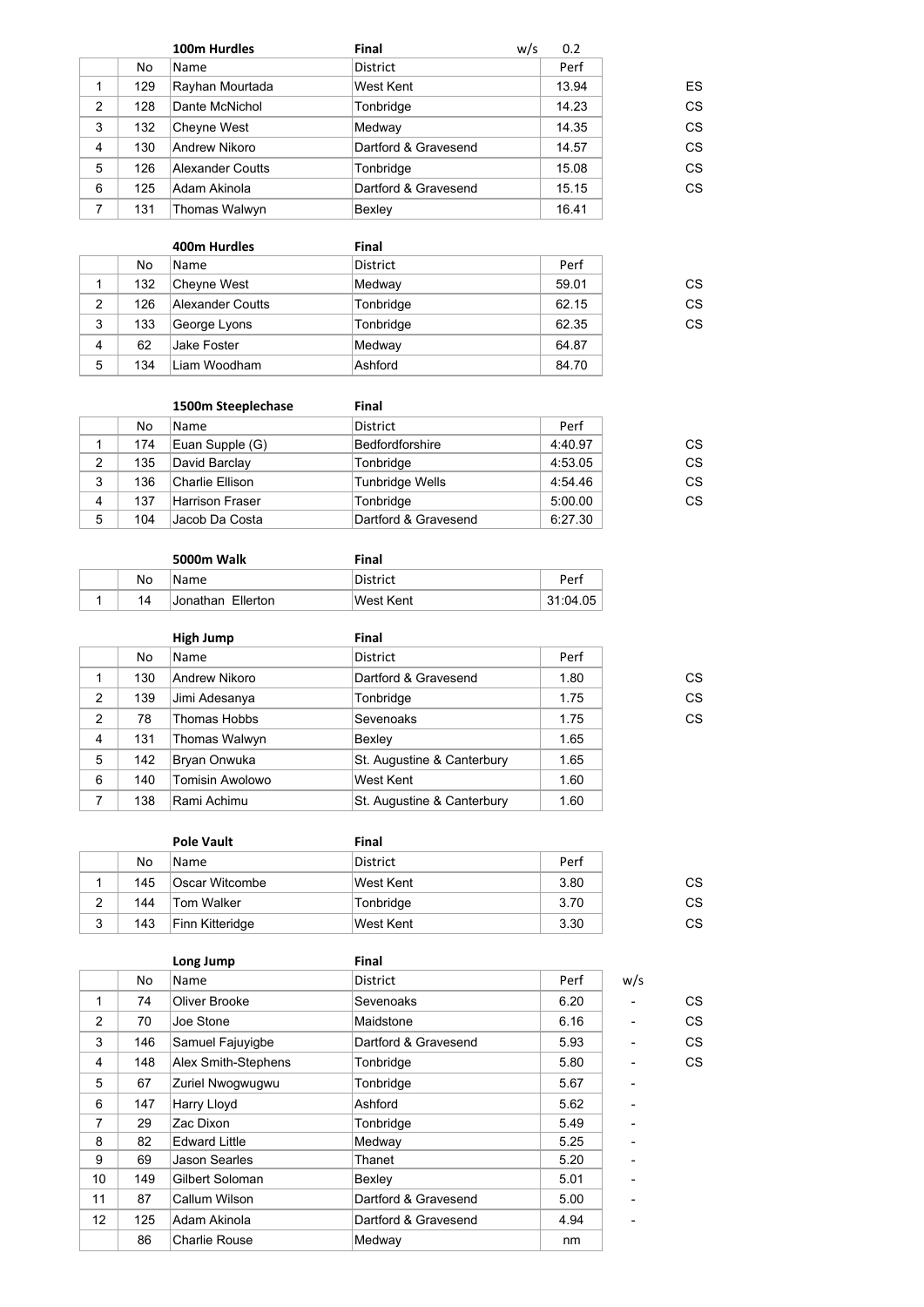|   |     | <b>Triple Jump</b>   | <b>Final</b>         |       |     |    |
|---|-----|----------------------|----------------------|-------|-----|----|
|   | No  | Name                 | <b>District</b>      | Perf  | w/s |    |
|   | 96  | David Ola            | Dartford & Gravesend | 13.21 | ۰   | ES |
| 2 | 151 | David Babarinde      | Dartford & Gravesend | 12.68 | ٠   | CS |
| 3 | 150 | Oreanuoluwa Adepegba | Dartford & Gravesend | 12.43 | ۰   | CS |
| 4 | 59  | Ethan Bamigbade      | Dartford & Gravesend | 12.38 | ۰   | CS |
| 5 | 72  | Evan Zell-Smith      | Tonbridge            | 11.38 | ٠   |    |

|                |     | <b>Shot</b>       | Final                |       |    |
|----------------|-----|-------------------|----------------------|-------|----|
|                | No. | Name              | <b>District</b>      | Perf  |    |
|                | 154 | Timi Babatunde    | Dartford & Gravesend | 14.07 | ES |
| 2              | 153 | Debare Alade      | Dartford & Gravesend | 13.33 | ES |
| 3              | 27  | Daniel Culver     | Maidstone            | 12.63 | CS |
| $\overline{4}$ | 156 | <b>Max Gilbey</b> | Tonbridge            | 11.42 | CS |
| 5              | 155 | Jacob Bootle      | Tonbridge            | 10.33 |    |
| 6              | 160 | Michael Yaroson   | Bexley               | 9.69  |    |
| 7              | 44  | Titobi Olukemi    | Dartford & Gravesend | 9.39  |    |

|                |     | <b>Discus</b>            | Final                |       |           |
|----------------|-----|--------------------------|----------------------|-------|-----------|
|                | No. | Name                     | District             | Perf  |           |
|                | 154 | Timi Babatunde           | Dartford & Gravesend | 47.58 | <b>NS</b> |
| $\overline{2}$ | 153 | Debare Alade             | Dartford & Gravesend | 39.56 | CS        |
| 3              | 128 | Dante McNichol           | Tonbridge            | 38.87 | CS        |
| 4              | 159 | Andrew Tagoe             | Dartford & Gravesend | 35.99 | CS        |
| 5              | 175 | Munachi Achikeh          | Ashford              | 31.54 |           |
| 6              | 156 | Max Gilbey               | Tonbridge            | 29.88 |           |
| 7              | 161 | <b>Beniy Collingwood</b> | Tonbridge            | 26.88 |           |

|   |     | Hammer           | Final                |       |           |            |
|---|-----|------------------|----------------------|-------|-----------|------------|
|   | No  | Name             | <b>District</b>      | Perf  |           |            |
|   | 165 | ∣Kai Barham      | Dartford & Gravesend | 62.41 | <b>NS</b> | <b>CBP</b> |
| 2 | 167 | Max Thorne       | Medway               | 41.92 | CS        |            |
| 3 | 164 | Bilal Badmos     | Dartford & Gravesend | 34.22 | <b>CS</b> |            |
| 4 | 177 | Pedro Tafferello | Ashford              | 27.79 |           |            |
|   | 163 | Olamide Adebiyi  | Dartford & Gravesend | nm    |           |            |

|   |     | Javelin             | Final                  |       |           |
|---|-----|---------------------|------------------------|-------|-----------|
|   | No  | Name                | <b>District</b>        | Perf  |           |
|   | 172 | Felix McArdle Hodge | <b>Tunbridge Wells</b> | 58.41 | <b>NS</b> |
| 2 | 173 | Isaac Ridge         | <b>Tunbridge Wells</b> | 52.98 | ES        |
| 3 | 170 | Max Kennedy         | West Kent              | 48.52 | CS        |
| 4 | 168 | Joshua Baker        | Dartford & Gravesend   | 47.07 | CS        |
| 5 | 57  | Pelumi Akande       | Dartford & Gravesend   | 42.15 | CS        |
| 6 | 66  | Harry Nix           | Tonbridge              | 32.58 |           |
| 7 | 92  | <b>Tommy Cleary</b> | Tonbridge              | 30.51 |           |

#### **Intermediate Girls**

|                |    | 100m                  | Heat 1          | w/s | $-0.1$ |           |   |
|----------------|----|-----------------------|-----------------|-----|--------|-----------|---|
|                | No | Name                  | District        |     | Perf   |           |   |
|                | 14 | <b>Harriet Medlen</b> | Sevenoaks       |     | 12.58  | <b>CS</b> | Q |
| $\overline{2}$ | 2  | Grace Akindeji        | Medway          |     | 12.97  | CS.       | Q |
| 3              | 24 | Nirah Valinejad       | Bexley          |     | 13.23  |           | q |
| $\overline{4}$ | 6  | <b>Lily Anderson</b>  | West Kent       |     | 13.45  |           |   |
| 5              | 26 | Isabella-May Wilson   | South East Kent |     | 13.65  |           |   |
| 6              | 16 | Deborah Ogunade       | Medway          |     | 13.95  |           |   |
|                | 8  | <b>Honey Agwulonu</b> | Maidstone       |     | 14.29  |           |   |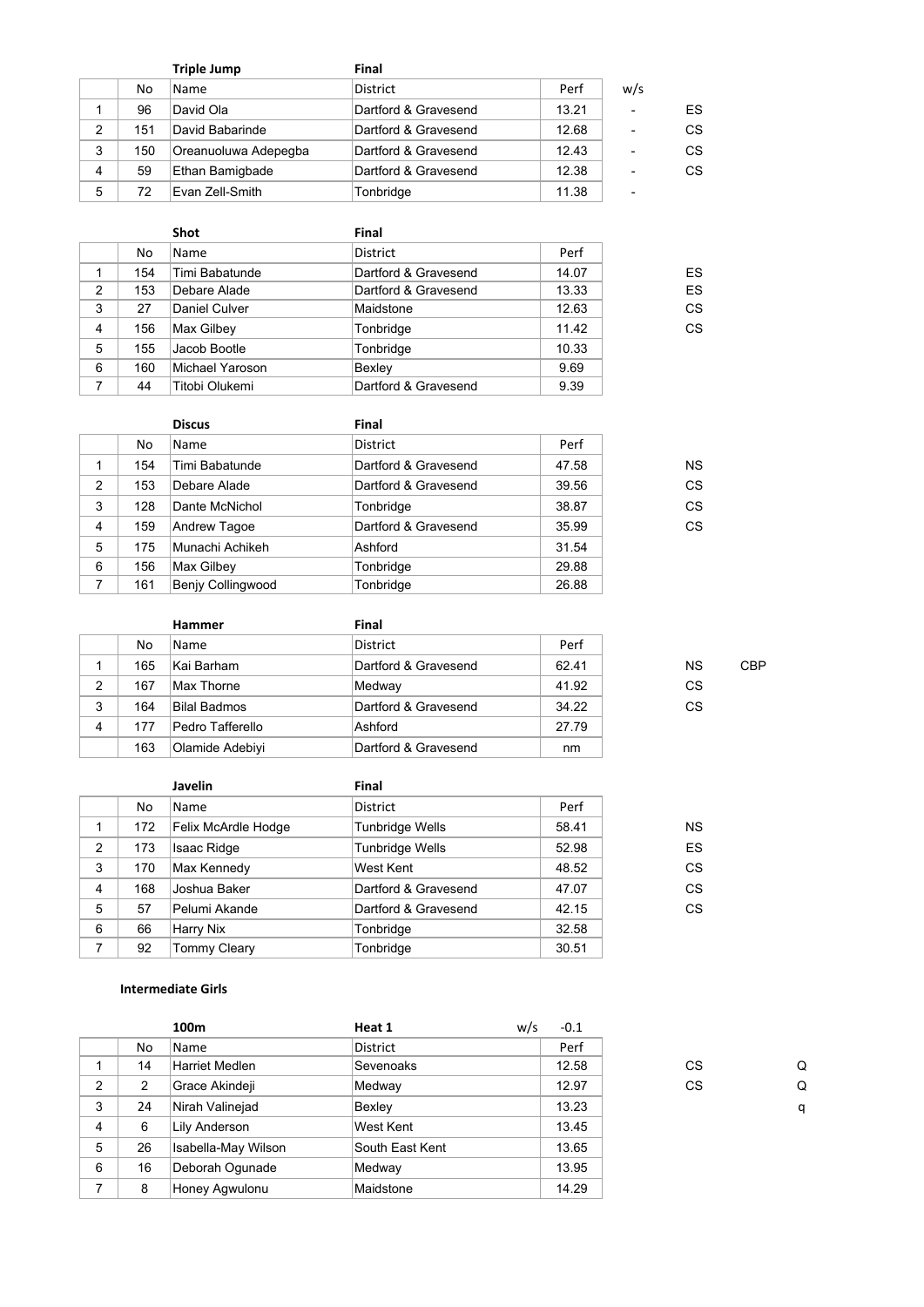|                |                | 100 <sub>m</sub>         | Heat 2                     | w/s | 0.7   |           |   |
|----------------|----------------|--------------------------|----------------------------|-----|-------|-----------|---|
|                | No             | Name                     | <b>District</b>            |     | Perf  |           |   |
| 1              | 3              | Rebeccah Akinsanya       | Medway                     |     | 12.24 | <b>ES</b> | Q |
| $\overline{2}$ | 13             | Darcie Maple             | St. Augustine & Canterbury |     | 12.86 | <b>CS</b> | Q |
| 3              | 15             | Jayda Ofori-Awuah        | Medway                     |     | 12.87 | <b>CS</b> | q |
| 4              | 12             | Keziah Ikpeamaeze        | Bexley                     |     | 13.54 |           |   |
| 5              | 10             | <b>Isla Fuller</b>       | Ashford                    |     | 13.92 |           |   |
| 6              | 5              | Ann-Marie Alake          | Bexley                     |     | 14.10 |           |   |
| $\overline{7}$ | 18             | Chikosol Oke Nwosu       | Swale                      |     | 14.63 |           |   |
|                |                | 100 <sub>m</sub>         | Heat 3                     | w/s | 1.9   |           |   |
|                | No             | Name                     | District                   |     | Perf  |           |   |
| $\mathbf{1}$   | 25             | Nina Whitter             | West Kent                  |     | 12.69 | <b>CS</b> | Q |
| $\overline{2}$ | 17             | Izabella Okaro           | Sevenoaks                  |     | 13.08 |           | Q |
| 3              | 21             | Anjola Shonowo           | Medway                     |     | 13.38 |           |   |
| 4              | $\overline{7}$ | Antonia Anthony Esiefiho | West Kent                  |     | 13.55 |           |   |
| 5              | 20             | Ella Shaghaghi           | Tonbridge                  |     | 13.80 |           |   |
| 6              | 11             | Kate Humphries           | Ashford                    |     | 13.97 |           |   |
|                |                | 100 <sub>m</sub>         | Final                      | w/s | 0.8   |           |   |
|                | No             | Name                     | <b>District</b>            |     | Perf  |           |   |
| 1              | 3              | Rebeccah Akinsanya       | Medway                     |     | 12.14 | <b>NS</b> |   |
| $\overline{2}$ | 14             | <b>Harriet Medlen</b>    | Sevenoaks                  |     | 12.43 | <b>ES</b> |   |
| 3              | 25             | Nina Whitter             | West Kent                  |     | 12.67 | <b>CS</b> |   |
| $\overline{4}$ | 13             | Darcie Maple             | St. Augustine & Canterbury |     | 12.78 | <b>CS</b> |   |
| 5              | 24             | Nirah Valinejad          | Bexley                     |     | 12.91 | <b>CS</b> |   |
| 6              | 15             | Jayda Ofori-Awuah        | Medway                     |     | 12.92 | <b>CS</b> |   |
| $\overline{7}$ | 17             | Izabella Okaro           | Sevenoaks                  |     | 13.07 |           |   |
| 8              | 2              | Grace Akindeji           | Medway                     |     | 13.74 |           |   |

|                         |    | 200 <sub>m</sub>      | <b>Final</b>         | w/s | 1.6   |           |
|-------------------------|----|-----------------------|----------------------|-----|-------|-----------|
|                         | No | Name                  | District             |     | Perf  |           |
| 1                       | 3  | Rebeccah Akinsanya    | Medway               |     | 24.77 | <b>NS</b> |
| 2                       | 27 | <b>Tochi Davids</b>   | Dartford & Gravesend |     | 24.92 | <b>NS</b> |
| 3                       | 14 | <b>Harriet Medlen</b> | Sevenoaks            |     | 25.33 | ES        |
| $\overline{\mathbf{4}}$ | 35 | Poppy Rowland-Hill    | Thanet               |     | 26.20 | CS        |
| 5                       | 31 | Ella Monk             | Tonbridge            |     | 27.20 |           |
| 6                       | 33 | Onajite Omoru         | Ashford              |     | 27.83 |           |
| 7                       | 23 | Leala Turner          | Thanet               |     | 29.34 |           |
| 8                       | 29 | Sienna Horlor         | Swale                |     | 30.15 |           |

|   |    | 300m                     | Final                      |       |           |
|---|----|--------------------------|----------------------------|-------|-----------|
|   | No | Name                     | <b>District</b>            | Perf  |           |
|   | 44 | <b>Charlotte Henrich</b> | St. Augustine & Canterbury | 38.44 | <b>NS</b> |
| 2 | 39 | Anne-Sophie Bremans      | Sevenoaks                  | 39.80 | <b>NS</b> |
| 3 | 46 | Alexia Scotiniadis       | Sevenoaks                  | 41.22 | CS        |
| 4 | 38 | Princess Asemota         | Medway                     | 42.58 | CS        |
| 5 | 45 | Tallulah Ndikanwu        | West Kent                  | 44.60 |           |
| 6 | 40 | Evie Cameron             | Medway                     | 45.21 |           |
| 7 | 47 | Lauren Springham         | Medway                     | 46.35 |           |
| 8 | 48 | <b>Ruby Towler</b>       | Medway                     | 47.19 |           |

|                |    | 800m               | Final                      |         |    |
|----------------|----|--------------------|----------------------------|---------|----|
|                | No | Name               | District                   | Perf    |    |
| 1              | 51 | Chiani-Rae Garland | West Kent                  | 2:18.54 | CS |
| 2              | 49 | Natalia Austin     | Thanet                     | 2:23.72 | CS |
| 3              | 45 | Tallulah Ndikanwu  | West Kent                  | 2:26.06 |    |
| 4              | 56 | Zoe Rogers         | St. Augustine & Canterbury | 2:27.62 |    |
| 5              | 53 | Ruby Masson        | Tonbridge                  | 2:31.26 |    |
| 6              | 41 | Abbe Clarke        | Sevenoaks                  | 2:31.91 |    |
| $\overline{7}$ | 50 | Lola Bischoff      | West Kent                  | 2:35.90 |    |
| 8              | 54 | Mercedes McGivern  | Thanet                     | 2:39.75 |    |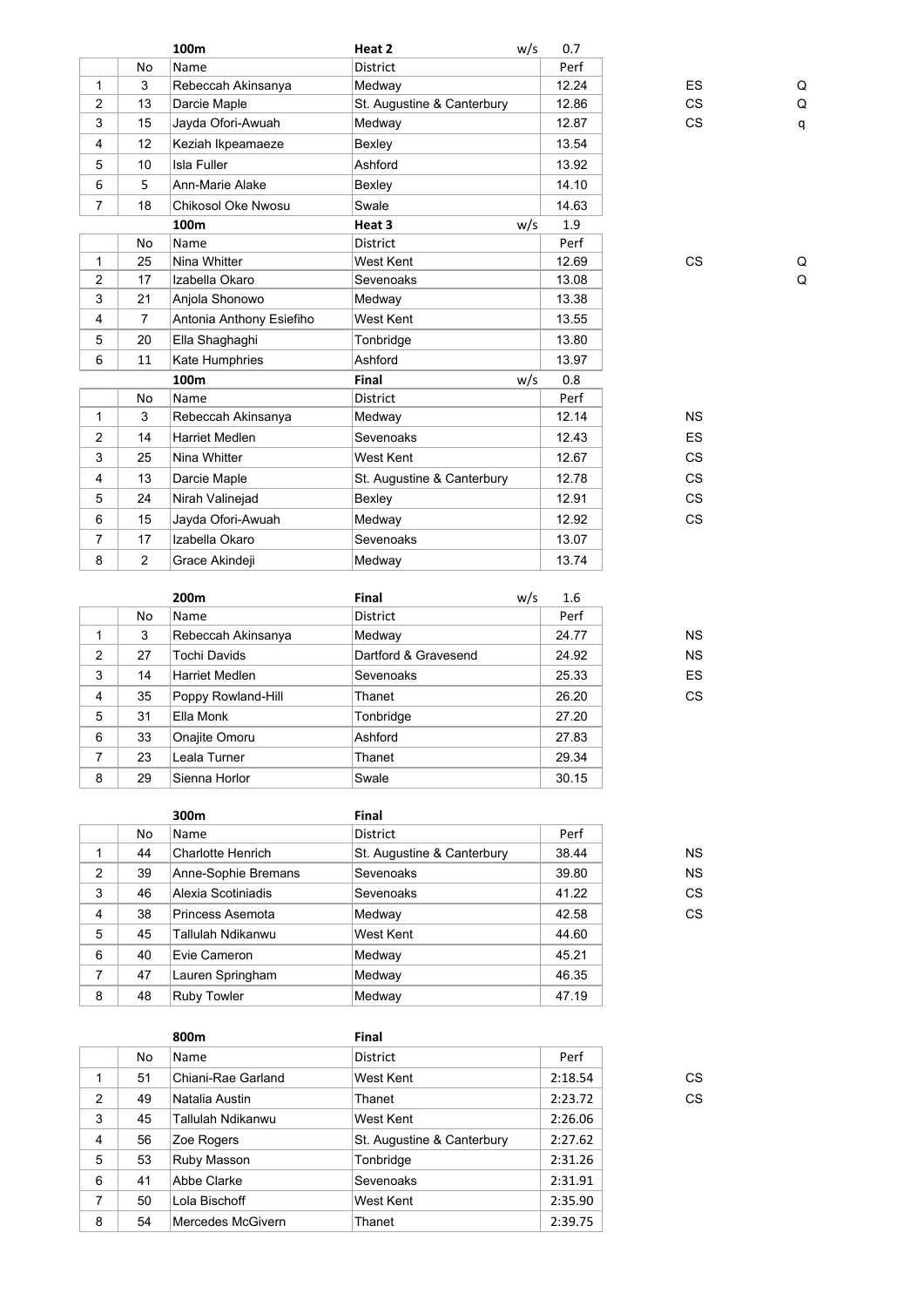|                |    | 1500m                   | Final                |         |    |
|----------------|----|-------------------------|----------------------|---------|----|
|                | No | Name                    | <b>District</b>      | Perf    |    |
|                | 66 | Liberty Whyte           | West Kent            | 4:54.21 | СS |
| $\overline{2}$ | 64 | Lola Sutton             | Thanet               | 5:03.01 |    |
| 3              | 61 | Olivia Magee-Brown      | West Kent            | 5:12.63 |    |
| 4              | 62 | Molly-May Mooney-Clarke | West Kent            | 5:20.17 |    |
| 5              | 63 | <b>Beth Palmer</b>      | Maidstone            | 5:21.77 |    |
| 6              | 60 | Lexie Johnson           | Dartford & Gravesend | 5:22.28 |    |
|                | 59 | Pelin Irfan             | Bexley               | 5:50.00 |    |
|                |    |                         |                      |         |    |

|   |    | 3000m              | Final           |          |    |
|---|----|--------------------|-----------------|----------|----|
|   | No | Name               | District        | Perf     |    |
|   | 71 | Abigail Royden     | Medway          | 10:54.49 | CS |
| 2 | 68 | <b>Emily Geake</b> | Tonbridge       | 11:13.50 |    |
| 3 | 72 | Lily Slack         | Tunbridge Wells | 11:27.40 |    |
| 4 | 67 | Millie Dack        | South East Kent | 12:20.25 |    |

|   |     | 80m Hurdles         | <b>Final</b>           | w/s | 1.2   |
|---|-----|---------------------|------------------------|-----|-------|
|   | No. | Name                | <b>District</b>        |     | Perf  |
|   | 79  | Daisy Snell         | Sevenoaks              |     | 11.92 |
| 2 | 76  | Amelie Rabbidge     | Tonbridge              |     | 12.14 |
| 3 | 78  | Matilda Secker      | <b>Tunbridge Wells</b> |     | 12.34 |
| 4 | 77  | Nadia Sadler-Reeves | Ashford                |     | 12.97 |
| 5 | 73  | Neve Bachelor       | Tonbridge              |     | 13.30 |
| 6 | 80  | Isobel Walwyn       | Bexley                 |     | 14.63 |
| 7 | 10  | <b>Isla Fuller</b>  | Ashford                |     | 16.12 |

|                |    | 300m Hurdles       | Final           |       |    |
|----------------|----|--------------------|-----------------|-------|----|
|                | No | Name               | <b>District</b> | Perf  |    |
|                | 73 | Neve Bachelor      | Tonbridge       | 47.71 | СS |
| 2              | 75 | Emily Moyle        | Maidstone       | 51.64 |    |
| 3              | 81 | Emma Powell        | Bexley          | 52.80 |    |
| $\overline{4}$ | 48 | <b>Ruby Towler</b> | Medway          | 52.93 |    |
| 5              | 82 | Nia Thomas         | Medway          | 56.95 |    |

|                |     | 1500m Steeplechase   | <b>Final</b>         |         |    |
|----------------|-----|----------------------|----------------------|---------|----|
|                | No. | Name                 | District             | Perf    |    |
|                | 83  | Amber Cockburn       | Sevenoaks            | 5:31.00 | CS |
| $\overline{2}$ | 58  | Carys Firth          | West Kent            | 5:32.57 | CS |
| 3              | 85  | <b>Lily Crossley</b> | Maidstone            | 5:37.25 | CS |
| 4              | 86  | Poppy Kybert         | Dartford & Gravesend | 6:15.11 |    |
| 5              | 84  | Jasmine Crossley     | Dartford & Gravesend | 6:32.93 |    |
| 6              | 15  | Jayda Ofori-Awuah    | Medway               | 6:40.06 |    |

|  |    | 3000m Walk     | Final    |          |
|--|----|----------------|----------|----------|
|  | No | Name           | District | Perf     |
|  | 15 | Jessica Wilton | Ashford  | 18:04.98 |

|   |    | High Jump          | Final           |      |    |         |
|---|----|--------------------|-----------------|------|----|---------|
|   | No | Name               | District        | Perf |    |         |
|   | 78 | Matilda Secker     | Tunbridge Wells | 1.70 | ES | $=$ CBP |
| 2 | 35 | Poppy Rowland-Hill | Thanet          | 1.55 | CS |         |
| 3 | 89 | Grace O'Connell    | Medway          | 1.45 |    |         |
| 4 | 31 | Ella Monk          | Tonbridge       | 1.40 |    |         |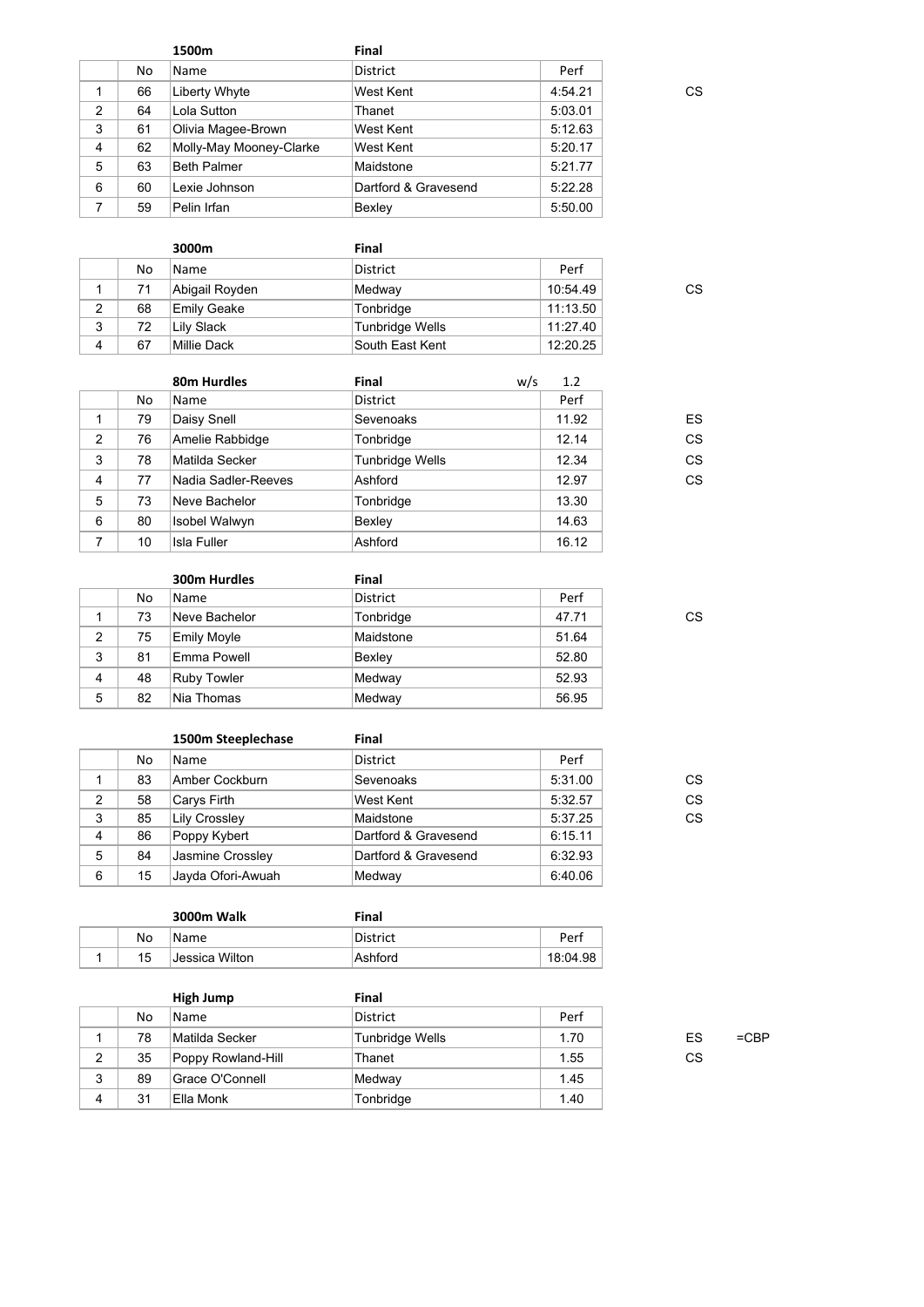|   |    | Long Jump           | Final                  |      |     |           |
|---|----|---------------------|------------------------|------|-----|-----------|
|   | No | Name                | <b>District</b>        | Perf | w/s |           |
| 1 | 79 | Daisy Snell         | Sevenoaks              | 5.60 | ۰   | <b>NS</b> |
| 2 | 77 | Nadia Sadler-Reeves | Ashford                | 4.97 | ۰   | CS        |
| 3 | 94 | Elizabeth Smith     | <b>Tunbridge Wells</b> | 4.61 | ۰   |           |
| 4 | 80 | Isobel Walwyn       | Bexley                 | 4.50 | ۰   |           |
| 5 | 91 | Eleana Norman       | Ashford                | 4.47 | ۰   |           |
| 6 | 18 | Chikosol Oke Nwosu  | Swale                  | 4.22 | ۰   |           |
| 7 | 95 | Jonjon Yip          | Ashford                | 4.19 | ۰   |           |
| 8 | 26 | Isabella-May Wilson | South East Kent        | 4.07 | -   |           |
| 9 | 92 | Molly Rein          | Maidstone              | 4.01 | ٠   |           |
|   |    |                     |                        |      |     |           |

|                |    | <b>Triple Jump</b>    | Final           |      | w/s                      |
|----------------|----|-----------------------|-----------------|------|--------------------------|
|                | No | Name                  | <b>District</b> | Perf |                          |
|                | 91 | Eleana Norman         | Ashford         | 9.98 | -                        |
| $\overline{2}$ | 46 | Alexia Scotiniadis    | Sevenoaks       | 9.96 | $\overline{\phantom{a}}$ |
| 3              | 96 | <b>Willow Ainslie</b> | Tunbridge Wells | 9.66 |                          |
| 4              | 81 | Emma Powell           | Bexley          | 9.58 | -                        |

|   |     | <b>Shot</b>       | <b>Final</b>           |       |    |
|---|-----|-------------------|------------------------|-------|----|
|   | No  | Name              | <b>District</b>        | Perf  |    |
|   | 108 | Millie Vas        | Thanet                 | 10.76 | СS |
| 2 | 106 | Eleanor Russell   | Dartford & Gravesend   | 10.06 | CS |
| 3 | 102 | Amelia Lawton     | Thanet                 | 9.91  |    |
| 4 | 101 | Emily Holden      | Tunbridge Wells        | 8.56  |    |
| 5 | 15  | Jayda Ofori-Awuah | Medway                 | 8.48  |    |
| 6 | 94  | Elizabeth Smith   | <b>Tunbridge Wells</b> | 8.08  |    |
| 7 | 105 | Katie Pett        | Ashford                | 7.95  |    |
| 8 | 97  | Paige Andrews     | Ashford                | 7.78  |    |

|                |     | <b>Discus</b>         | Final           |       |
|----------------|-----|-----------------------|-----------------|-------|
|                | No  | Name                  | <b>District</b> | Perf  |
|                | 116 | Hope Still            | Bexley          | 25.06 |
| $\mathcal{P}$  | 113 | Katie Marsh           | West Kent       | 23.72 |
| 3              | 112 | <b>Rachel Cockell</b> | Swale           | 21.17 |
| 4              | 115 | <b>Tina Riera</b>     | South East Kent | 19.38 |
| 5              | 114 | Maddie Richardson     | Ashford         | 16.99 |
| 6              | 110 | Rose Boichat          | Swale           | 16.64 |
| $\overline{7}$ | 109 | Samantha Adjei        | Swale           | 13.04 |

|     | Hammer                | Final           |       |    |
|-----|-----------------------|-----------------|-------|----|
| No  | Name                  | <b>District</b> | Perf  |    |
| 116 | Hope Still            | Bexley          | 44.62 | СS |
| 118 | Sapphire Houston-Ball | West Kent       | 42.90 | CS |
| 102 | Amelia Lawton         | Thanet          | 38.16 | СS |
| 112 | Rachel Cockell        | Swale           | 29.26 |    |
|     |                       |                 |       |    |

|   |     | Javelin                | Final                |       |    |
|---|-----|------------------------|----------------------|-------|----|
|   | No  | Name                   | <b>District</b>      | Perf  |    |
|   | 106 | Eleanor Russell        | Dartford & Gravesend | 37.33 | CS |
| 2 | 113 | Katie Marsh            | West Kent            | 37.25 | CS |
| 3 | 114 | Maddie Richardson      | Ashford              | 31.17 | CS |
| 4 | 120 | Florence Milner        | Medway               | 26.19 |    |
| 5 | 119 | <b>Isabelle Burton</b> | Bexley               | 21.54 |    |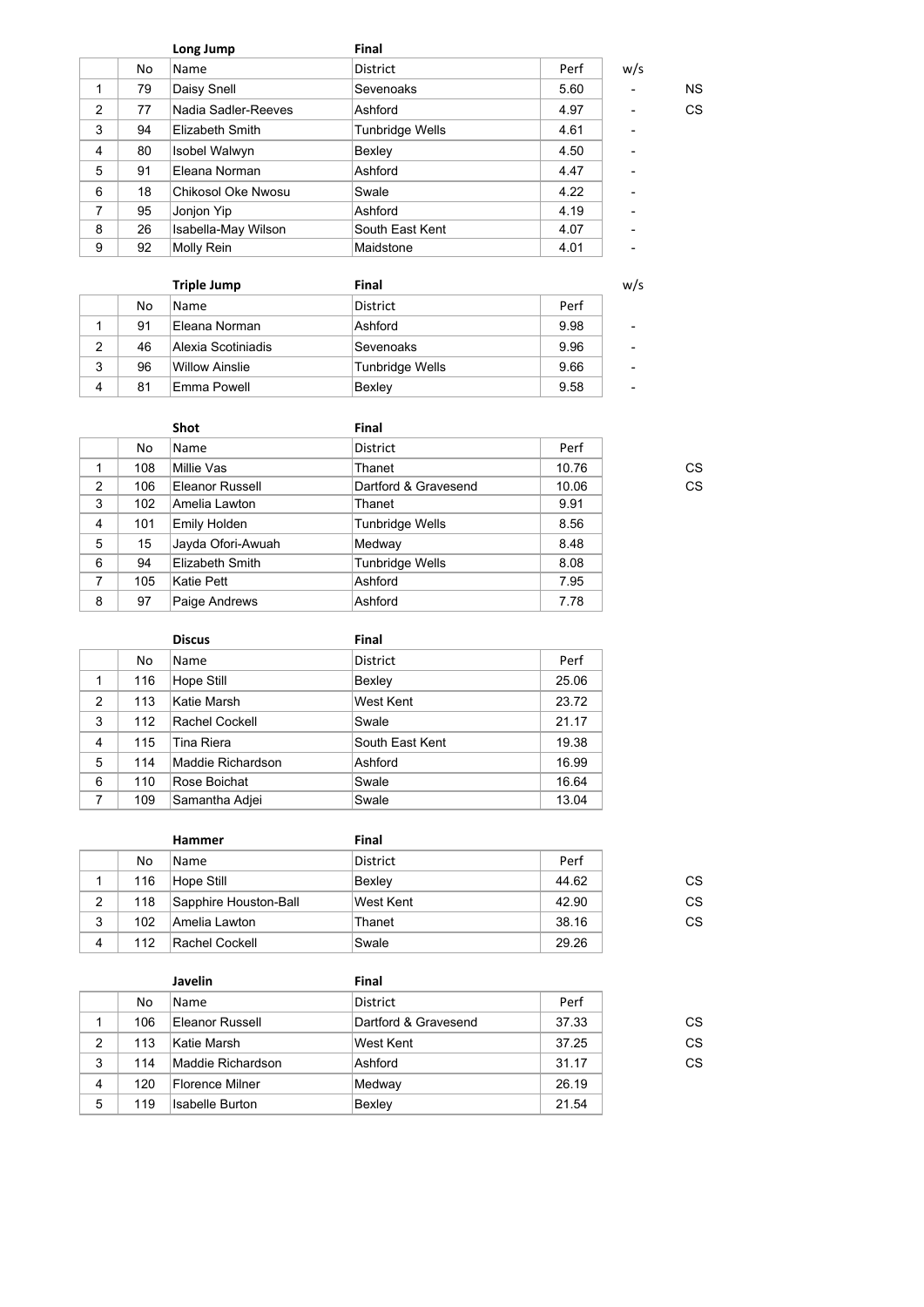## **Junior Boys**

|                |                | 100m                   | Heat 1                     | w/s | 2.0        |           |            |
|----------------|----------------|------------------------|----------------------------|-----|------------|-----------|------------|
|                | No             | Name                   | <b>District</b>            |     | Perf       |           |            |
| $\mathbf{1}$   | $\overline{4}$ | James Beecroft         | Dartford & Gravesend       |     | 11.19      | NS.       | Q          |
| $\overline{2}$ | 23             | Navin Mathew           | West Kent                  |     | 12.14      | <b>CS</b> | Q          |
| 3              | 5              | Tolani Bello           | Dartford & Gravesend       |     | 12.17      | СS        | q          |
| 4              | 28             | Joel Shakespeare       | Medway                     |     | 12.27      |           |            |
| 5              | $\mathbf{1}$   | <b>Ted Ainsworth</b>   | Maidstone                  |     | 12.43      |           |            |
| 6              | 29             | Ryan Simpson           | Tonbridge                  |     | 12.66      |           |            |
| 7              | 178            | Freddie Wheadon        | Ashford                    |     | 12.69      |           |            |
|                | 25             | Sam Odiase             | St. Augustine & Canterbury |     | <b>DNF</b> |           |            |
|                |                | 100m                   | Heat 2                     | w/s | $-0.4$     |           |            |
|                | No             | Name                   | <b>District</b>            |     | Perf       |           |            |
| $\mathbf{1}$   | 24             | Reo McCausland         | West Kent                  |     | 11.53      | ES        | Q          |
| $\overline{c}$ | 8              | Max Clark              | Tonbridge                  |     | 11.62      | <b>CS</b> | Q          |
| 3              | 14             | Freddie Edobor         | South East Kent            |     | 12.05      | СS        | q          |
| 4              | 2              | Scott Antoun           | Tonbridge                  |     | 12.50      |           |            |
| 5              | 6              | Ty-Reece Benson        | Swale                      |     | 12.82      |           |            |
| 6              | 19             | <b>Toby Grove</b>      | Shepway                    |     | 12.85      |           |            |
| 7              | 21             | Alfie Humphrey         | Swale                      |     | 12.93      |           |            |
| 8              | 177            | <b>Jack Scott</b>      | Ashford                    |     | 13.47      |           |            |
|                |                | 100m                   | Heat 3                     | w/s | 0.2        |           |            |
|                | No             | Name                   | <b>District</b>            |     | Perf       |           |            |
| $\mathbf{1}$   | 3              | Daniel Asiedu          | Dartford & Gravesend       |     | 11.79      | CS.       | Q          |
| $\overline{2}$ | 27             | Victor Redman          | South East Kent            |     | 11.86      | CS.       | Q          |
| 3              | 15             | Emmanuel Evbota        | Dartford & Gravesend       |     | 12.21      |           |            |
| 4              | 16             | <b>Cameron Fowler</b>  | South East Kent            |     | 12.92      |           |            |
| 5              | 22             | Charlie Johnston       | Ashford                    |     | 12.92      |           |            |
| 6              | 9              | <b>Tyler Coppins</b>   | Ashford                    |     | 13.18      |           |            |
| $\overline{7}$ | 18             | Filip Grigorias        | Thanet                     |     | 13.51      |           |            |
| 8              | 192            | <b>Emmanuel Bakare</b> | Medway                     |     | 13.62      |           |            |
|                |                | 100m                   | Final                      | w/s | 1.3        |           |            |
| $\mathbf{1}$   | $\overline{4}$ | James Beecroft         | Dartford & Gravesend       |     | 10.90      | NS.       | <b>CBP</b> |
| $\overline{2}$ | 27             | Victor Redman          | South East Kent            |     | 11.32      | ΝS        |            |
| 3              | 24             | Reo McCausland         | West Kent                  |     | 11.45      | ES        |            |
| 4              | 8              | Max Clark              | Tonbridge                  |     | 11.53      | ES        |            |
| 5              | 14             | Freddie Edobor         | South East Kent            |     | 11.84      | CS        |            |
| 6              | 3              | Daniel Asiedu          | Dartford & Gravesend       |     | 11.86      | CS.       |            |
| $\overline{7}$ | 23             | Navin Mathew           | West Kent                  |     | 12.25      |           |            |
| 8              | 5              | Tolani Bello           | Dartford & Gravesend       |     | 12.38      |           |            |
|                |                |                        |                            |     |            |           |            |

|                |              | 200 <sub>m</sub>        | Heat 1               | w/s | $-0.4$     |     |   |
|----------------|--------------|-------------------------|----------------------|-----|------------|-----|---|
|                | No.          | Name                    | <b>District</b>      |     | Perf       |     |   |
| 1              | 4            | James Beecroft          | Dartford & Gravesend |     | 24.80      | CS. | Q |
| $\overline{2}$ | 34           | Jayden Ayodele          | Tonbridge            |     | 25.16      |     | Q |
| 3              | 29           | Ryan Simpson            | Tonbridge            |     | 25.68      |     | q |
| 4              | $\mathbf{1}$ | <b>Ted Ainsworth</b>    | Maidstone            |     | 25.76      |     |   |
| 5              | 43           | Louis Partington        | Shepway              |     | 26.12      |     |   |
| 6              | 33           | Derayo Alade            | Dartford & Gravesend |     | 27.36      |     |   |
|                |              | 200 <sub>m</sub>        | Heat 2               | w/s | 0.7        |     |   |
|                | No           | Name                    | District             |     | Perf       |     |   |
| 1.             | 46           | <b>Harrison Vallins</b> | West Kent            |     | 24.84      |     | Q |
| $\overline{2}$ | 40           | Samuel Jukes            | Tonbridge            |     | 26.33      |     | Q |
| 3              | 45           | Mathieu-William Taylor  | Dartford & Gravesend |     | 27.83      |     |   |
| $\overline{4}$ | 32           | Timi Adewale            | Dartford & Gravesend |     | 28.80      |     |   |
| 5              | 35           | Tayo Banjo              | Dartford & Gravesend |     | 28.98      |     |   |
|                | 37           | Tiger Bussey            | Tonbridge            |     | <b>DNS</b> |     |   |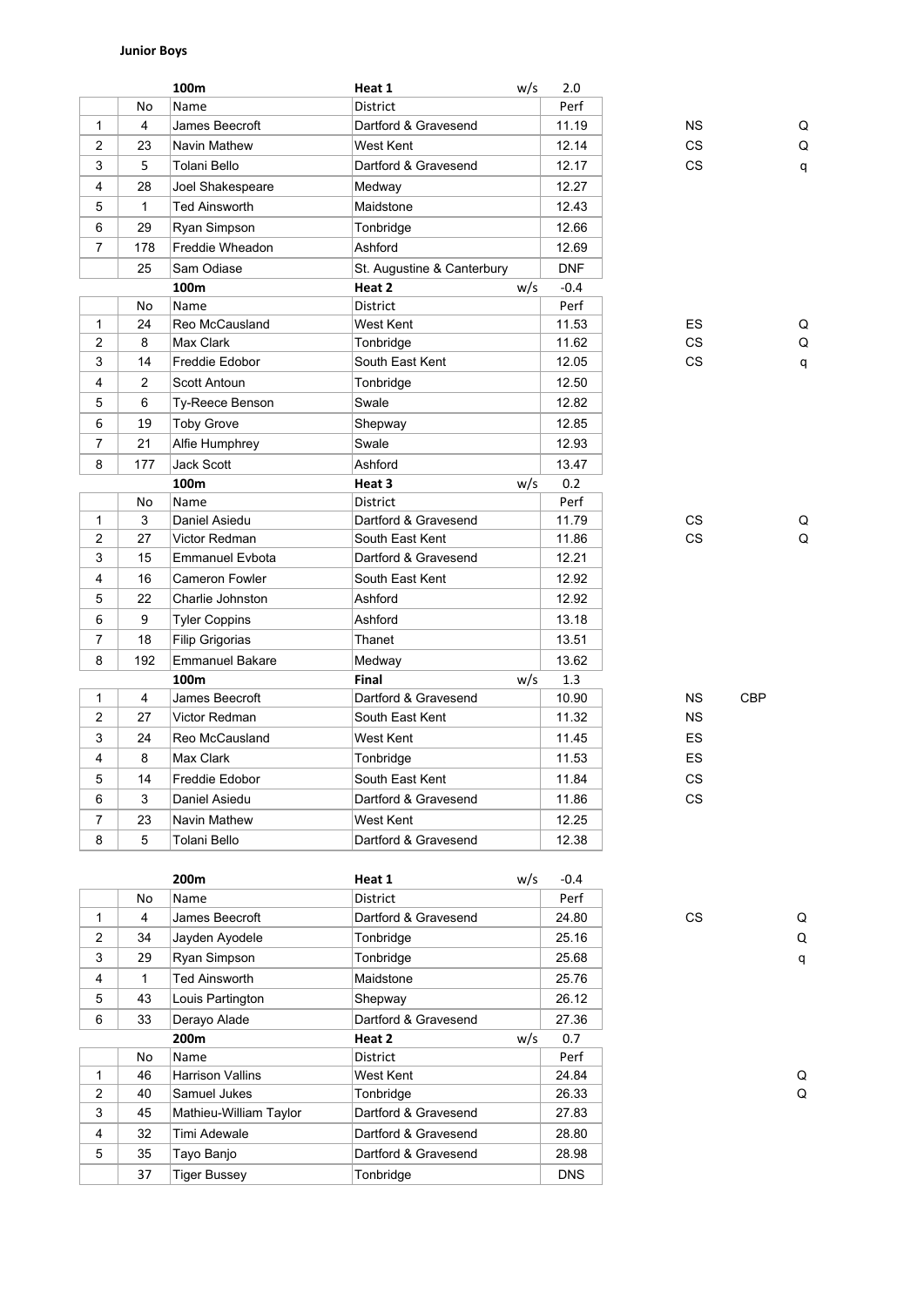|                |    | 200 <sub>m</sub>        | Heat 3               | w/s | $-1.6$     |           |            |   |
|----------------|----|-------------------------|----------------------|-----|------------|-----------|------------|---|
|                | No | Name                    | <b>District</b>      |     | Perf       |           |            |   |
| 1              | 44 | Chaka Sankofa           | Bexley               |     | 24.49      | CS.       |            | Q |
| $\overline{2}$ | 41 | Alexander Morrell       | West Kent            |     | 24.56      | CS.       |            | Q |
| 3              | 28 | Joel Shakespeare        | Medway               |     | 24.93      |           |            | q |
| 4              | 47 | <b>Harry Wickers</b>    | Medway               |     | 27.08      |           |            |   |
| 5              | 42 | Daniel Obike            | Dartford & Gravesend |     | 27.20      |           |            |   |
|                | 27 | Victor Redman           | South East Kent      |     | <b>DNS</b> |           |            |   |
|                |    | 200m                    | Final                | w/s | $-0.1$     |           |            |   |
|                | No | Name                    | District             |     | Perf       |           |            |   |
| 1              | 4  | James Beecroft          | Dartford & Gravesend |     | 22.57      | <b>NS</b> | <b>CBP</b> |   |
| $\overline{2}$ | 44 | Chaka Sankofa           | Bexley               |     | 24.27      | CS.       |            |   |
| 3              | 46 | <b>Harrison Vallins</b> | West Kent            |     | 24.38      | CS.       |            |   |
| 4              | 41 | Alexander Morrell       | West Kent            |     | 24.48      | CS        |            |   |
| 5              | 34 | Jayden Ayodele          | Tonbridge            |     | 25.36      |           |            |   |
| 6              | 40 | Samuel Jukes            | Tonbridge            |     | 26.72      |           |            |   |
|                | 28 | Joel Shakespeare        | Medway               |     | <b>DNS</b> |           |            |   |
|                | 29 | Ryan Simpson            | Tonbridge            |     | <b>DNS</b> |           |            |   |

|                |    | 300m                  | Heat 1                 |            |           |             |
|----------------|----|-----------------------|------------------------|------------|-----------|-------------|
|                | No | Name                  | <b>District</b>        | Perf       |           |             |
| $\mathbf{1}$   | 59 | <b>Stanley Munt</b>   | Tonbridge              | 39.16      | <b>CS</b> | Q           |
| 2              | 61 | <b>Brandon Nathan</b> | Dartford & Gravesend   | 41.13      |           | Q           |
| 3              | 62 | Titomi Olukemi        | Dartford & Gravesend   | 41.54      |           | $\Omega$    |
| 4              | 55 | <b>Oliver Hamnett</b> | Tonbridge              | 42.10      |           |             |
| 5              | 19 | <b>Toby Grove</b>     | Shepway                | 43.22      |           |             |
| 6              | 60 | Felix Murray          | Tonbridge              | 43.29      |           |             |
|                | 52 | Ewan Dobbs            | Tonbridge              | <b>DNS</b> |           |             |
|                |    | 300m                  | Heat 2                 |            |           |             |
|                | No | Name                  | <b>District</b>        | Perf       |           |             |
| $\mathbf{1}$   | 37 | <b>Tiger Bussey</b>   | Tonbridge              | 39.79      | <b>CS</b> | Q           |
| $\overline{2}$ | 51 | Archie Denny          | Tonbridge              | 40.17      |           | $\sf Q$     |
| 3              | 53 | <b>Tishe Fatona</b>   | Dartford & Gravesend   | 40.31      |           | $\mathsf Q$ |
| $\overline{4}$ | 50 | Orson Cook            | Tonbridge              | 40.91      |           | q           |
| 5              | 64 | Benjamin Purton       | Medway                 | 41.67      |           | q           |
| 6              | 48 | Lucas Cameron         | Medway                 | 42.45      |           |             |
| $\overline{7}$ | 58 | Henry Lancaster       | <b>Tunbridge Wells</b> | 43.28      |           |             |
| 8              | 80 | Hugo Hoang            | Dartford & Gravesend   | 43.93      |           |             |
|                |    | 300m                  | Final                  |            |           |             |
|                | No | Name                  | <b>District</b>        | Perf       |           |             |
| $\mathbf{1}$   | 62 | Titomi Olukemi        | Dartford & Gravesend   | 38.44      | <b>CS</b> |             |
| 2              | 37 | <b>Tiger Bussey</b>   | Tonbridge              | 38.69      | <b>CS</b> |             |
| 3              | 59 | <b>Stanley Munt</b>   | Tonbridge              | 38.87      | <b>CS</b> |             |
| 4              | 61 | <b>Brandon Nathan</b> | Dartford & Gravesend   | 40.31      |           |             |
| 5              | 53 | <b>Tishe Fatona</b>   | Dartford & Gravesend   | 41.11      |           |             |
| 6              | 50 | Orson Cook            | Tonbridge              | 41.73      |           |             |
| $\overline{7}$ | 64 | Benjamin Purton       | Medway                 | 42.38      |           |             |
|                | 51 | <b>Archie Denny</b>   | Tonbridge              | <b>DNS</b> |           |             |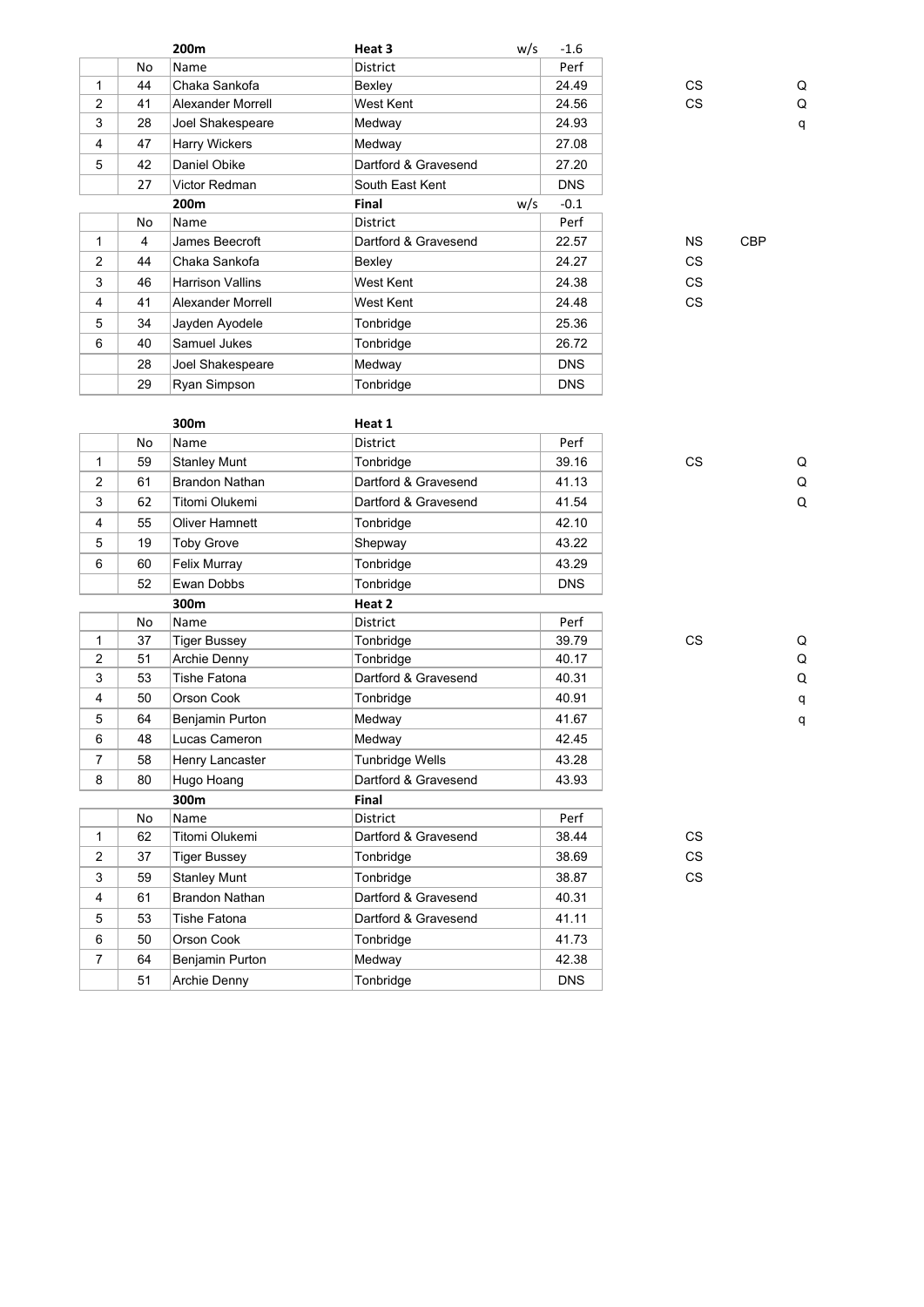|                |    | 800m                   | Heat 1                     |         |           |             |
|----------------|----|------------------------|----------------------------|---------|-----------|-------------|
|                | No | Name                   | District                   | Perf    |           |             |
| $\mathbf{1}$   | 73 | Felipe Fujimori        | Tonbridge                  | 2:20.25 |           | Q           |
| $\overline{2}$ | 94 | Hendri Verster         | West Kent                  | 2:21.11 |           | Q           |
| 3              | 91 | Samuel Smialowski      | Tunbridge Wells            | 2:21.63 |           | $\Omega$    |
| 4              | 92 | Linus Thielen          | Sevenoaks                  | 2:24.17 |           |             |
| 5              | 68 | William Bachelor       | Tonbridge                  | 2:27.51 |           |             |
| 6              | 82 | Oliver Jones           | Thanet                     | 2:27.79 |           |             |
| $\overline{7}$ | 83 | <b>Freddie Luckett</b> | Dartford & Gravesend       | 2:28.00 |           |             |
| 8              | 93 | Nate Thomson           | St. Augustine & Canterbury | 2:28.22 |           |             |
| 9              | 80 | Hugo Hoang             | Dartford & Gravesend       | 2:30.08 |           |             |
| 10             | 78 | Sam Hancock            | Thanet                     | 2:30.49 |           |             |
| 11             | 81 | Max Hood               | Tonbridge                  | 2:30.88 |           |             |
|                |    | 800m                   | Heat 2                     |         |           |             |
|                | No | Name                   | <b>District</b>            | Perf    |           |             |
| $\mathbf{1}$   | 89 | Theo Ronchetti         | Maidstone                  | 2:20.22 |           | Q           |
| $\overline{2}$ | 86 | George Obi             | Bexley                     | 2:20.23 |           | Q           |
| 3              | 69 | <b>Toby Bawtree</b>    | <b>Tunbridge Wells</b>     | 2:20.46 |           | $\mathsf Q$ |
| 4              | 77 | Thomas Halfhide        | <b>Tunbridge Wells</b>     | 2:20.54 |           | q           |
| 5              | 51 | Archie Denny           | Tonbridge                  | 2:21.83 |           | q           |
| 6              | 96 | Alfie Whitelock        | West Kent                  | 2:23.31 |           |             |
| $\overline{7}$ | 76 | Louie Griggs           | Dartford & Gravesend       | 2:23.44 |           |             |
| 8              | 75 | Joshua Greeves         | Tonbridge                  | 2:35.19 |           |             |
| 9              | 79 | Rocco Harris           | Swale                      | 2:39.43 |           |             |
| 10             | 95 | Oliver Ward            | West Kent                  | 2:42.09 |           |             |
| 11             | 71 | Ethan Day              | South East Kent            | 2:43.23 |           |             |
|                |    | 800m                   | <b>Final</b>               |         |           |             |
|                | No | Name                   | District                   | Perf    |           |             |
| $\mathbf{1}$   | 89 | Theo Ronchetti         | Maidstone                  | 2:05.40 | CS        |             |
| 2              | 94 | Hendri Verster         | West Kent                  | 2:07.82 | СS        |             |
| 3              | 73 | Felipe Fujimori        | Tonbridge                  | 2:09.78 | <b>CS</b> |             |
| 4              | 69 | Toby Bawtree           | <b>Tunbridge Wells</b>     | 2:12.16 | <b>CS</b> |             |
| 5              | 86 | George Obi             | Bexley                     | 2:14.09 |           |             |
| 6              | 91 | Samuel Smialowski      | Tunbridge Wells            | 2:14.29 |           |             |
| $\overline{7}$ | 77 | Thomas Halfhide        | Tunbridge Wells            | 2:15.86 |           |             |
| 8              | 51 | Archie Denny           | Tonbridge                  | 2:19.57 |           |             |

|                |     | 1500m                     | Heat 1                     |         |   |
|----------------|-----|---------------------------|----------------------------|---------|---|
|                | No  | Name                      | District                   | Perf    |   |
| 1              | 117 | <b>Edgar Sayers</b>       | South East Kent            | 4:44.09 | Q |
| $\overline{2}$ | 116 | Sebastian Sanz-Kozyra     | St. Augustine & Canterbury | 4:45.23 | Q |
| 3              | 102 | Lucas Elmqvist            | West Kent                  | 4:45.36 | Q |
| 4              | 108 | Oliver Head               | Tonbridge                  | 4:45.63 | Q |
| 5              | 119 | Owen Tucker               | Maidstone                  | 4:47.38 |   |
| 6              | 111 | Aidan Moore               | Tunbridge Wells            | 4:50.31 |   |
| 7              | 98  | George Bishop             | Tonbridge                  | 4:53.14 |   |
| 8              | 97  | Henry Biggs               | <b>Tunbridge Wells</b>     | 4:53.88 |   |
| 9              | 120 | Ared Ulgini               | Dartford & Gravesend       | 5:08.72 |   |
|                |     | 1500m                     | Heat 2                     |         |   |
|                | No  | Name                      | <b>District</b>            | Perf    |   |
| 1              | 109 | Joseph Hill               | West Kent                  | 5:00.36 | Q |
| $\overline{2}$ | 99  | Ben Catchpole             | Sevenoaks                  | 5:00.55 | Q |
| 3              | 118 | Joseph Scanes             | West Kent                  | 5:01.05 | Q |
| 4              | 113 | <b>Connor Prendergast</b> | <b>Tunbridge Wells</b>     | 5:01.72 | Q |
| 5              | 112 | James Petrie              | Tonbridge                  | 5:02.04 |   |
| 6              | 100 | Aiden Cooper              | Thanet                     | 5:12.03 |   |
| 7              | 103 | <b>Peter Fitzmaurice</b>  | Tonbridge                  | 5:19.51 |   |
| 8              | 101 | Joel Delahunt             | St. Augustine & Canterbury | 5:19.89 |   |
|                |     |                           |                            |         |   |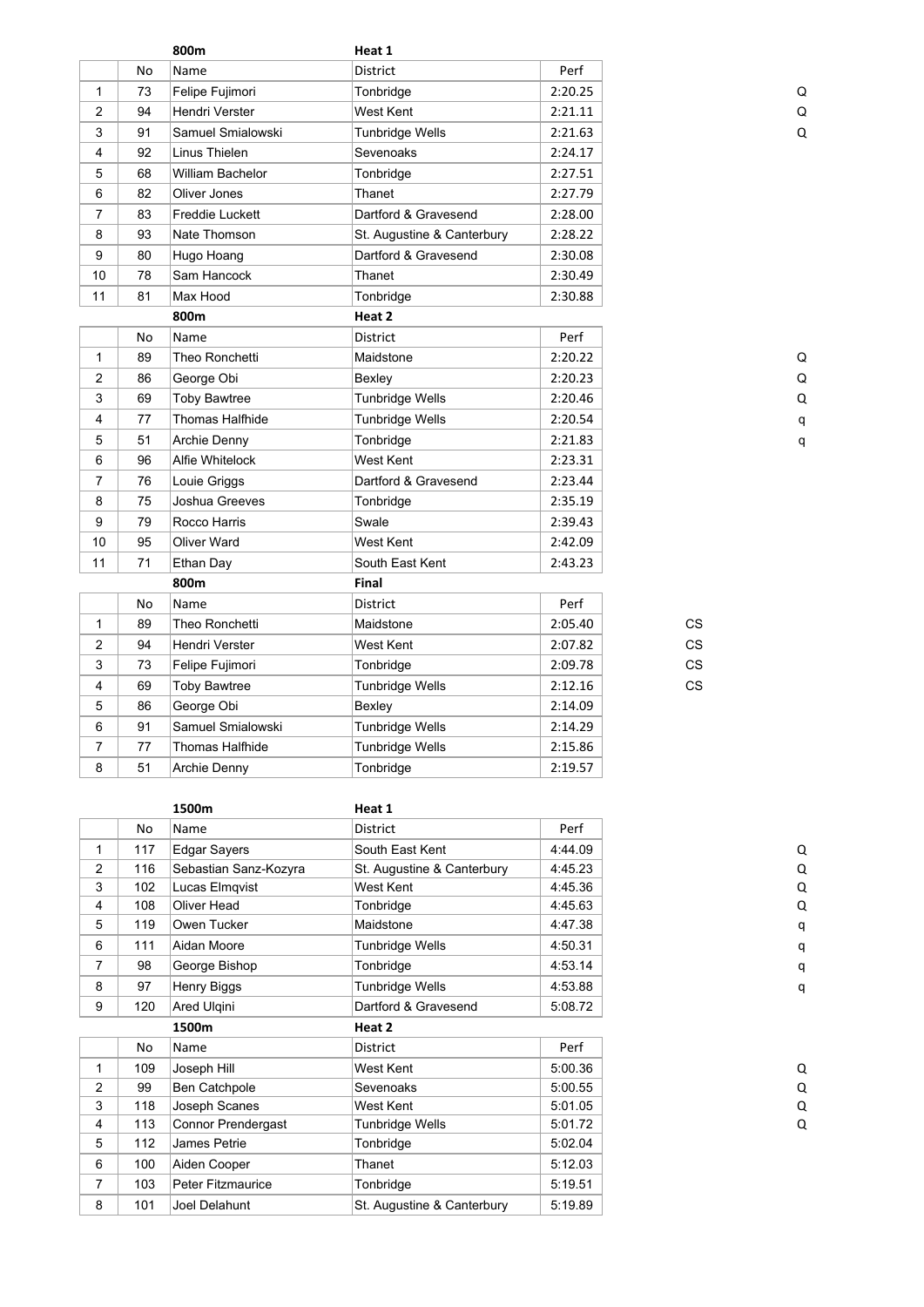|                |     | 1500m                     | Final                      |         |    |
|----------------|-----|---------------------------|----------------------------|---------|----|
|                | No  | Name                      | <b>District</b>            | Perf    |    |
| 1              | 102 | Lucas Elmqvist            | West Kent                  | 4:22.88 | СS |
| 2              | 108 | Oliver Head               | Tonbridge                  | 4:23.40 | CS |
| 3              | 118 | Joseph Scanes             | West Kent                  | 4:28.19 | CS |
| 4              | 109 | Joseph Hill               | West Kent                  | 4:35.22 | CS |
| 5              | 113 | <b>Connor Prendergast</b> | <b>Tunbridge Wells</b>     | 4:36.21 |    |
| 6              | 116 | Sebastian Sanz-Kozyra     | St. Augustine & Canterbury | 4:37.24 |    |
| $\overline{7}$ | 99  | Ben Catchpole             | <b>Sevenoaks</b>           | 4:41.67 |    |
| 8              | 117 | <b>Edgar Sayers</b>       | South East Kent            | 4:42.84 |    |
| 9              | 111 | Aidan Moore               | <b>Tunbridge Wells</b>     | 4:48.33 |    |
| 10             | 97  | Henry Biggs               | <b>Tunbridge Wells</b>     | 4:52.70 |    |
| 11             | 119 | Owen Tucker               | Maidstone                  | 4:56.32 |    |
| 12             | 98  | George Bishop             | Tonbridge                  | 4:57.87 |    |

|  |    | 3000m Walk | Final    |         |
|--|----|------------|----------|---------|
|  | No | Name       | District | Perf    |
|  | 16 | Lewis Burr | -        | 18:04.3 |

|   |     | 80m Hurdles    | <b>Final</b>         | w/s | 2.0        |
|---|-----|----------------|----------------------|-----|------------|
|   | No  | Name           | District             |     | Perf       |
| 1 | 123 | Tobechi Azodoh | West Kent            |     | 12.16      |
| 2 | 127 | Hans Nmaju     | Dartford & Gravesend |     | 12.28      |
| 3 | 124 | Joshua Dako    | West Kent            |     | 12.44      |
| 4 | 121 | Joel Aggrey    | Dartford & Gravesend |     | 12.48      |
| 5 | 128 | Arinze Nwafor  | Dartford & Gravesend |     | 12.58      |
| 6 | 81  | Max Hood       | Tonbridge            |     | 14.87      |
| 7 | 122 | Jake Alford    | Maidstone            |     | 16.98      |
|   | 125 | Theo Hood      | Tonbridge            |     | <b>DNS</b> |

|                 |     | High Jump              | Final                      |      |    |
|-----------------|-----|------------------------|----------------------------|------|----|
|                 | No  | Name                   | District                   | Perf |    |
| 1               | 138 | Samuel Newton          | Tonbridge                  | 1.68 | CS |
| 2               | 123 | Tobechi Azodoh         | West Kent                  | 1.60 | CS |
| 3               | 137 | Dylan Leadbeater       | Ashford                    | 1.60 | CS |
| 4               | 6   | <b>Ty-Reece Benson</b> | Swale                      | 1.60 | CS |
| 5               | 132 | James Ferry            | Tonbridge                  | 1.55 |    |
| 5               | 32  | Timi Adewale           | Dartford & Gravesend       | 1.55 |    |
| $\overline{7}$  | 134 | Sam Hearn              | Swale                      | 1.55 |    |
| 8               | 42  | Daniel Obike           | Dartford & Gravesend       | 1.55 |    |
| 9               | 47  | Harry Wickers          | Medway                     | 1.55 |    |
| 10 <sup>1</sup> | 76  | Louie Griggs           | Dartford & Gravesend       | 1.50 |    |
| 11              | 135 | Noah Jennings          | St. Augustine & Canterbury | 1.45 |    |
| 11              | 133 | <b>Ethan Harris</b>    | Dartford & Gravesend       | 1.45 |    |

|   |     | <b>Pole Vault</b>     | Final                |      |    |     |
|---|-----|-----------------------|----------------------|------|----|-----|
|   | No  | Name                  | District             | Perf |    |     |
|   | 143 | Charlie Platt         | West Kent            | 3.90 | ΝS | CBP |
| 2 | 142 | Michael Oyetti        | Dartford & Gravesend | 3.10 | ES |     |
| 3 | 140 | Gabriele Mastromarini | Dartford & Gravesend | 2.90 | СS |     |
| 4 | 141 | Rahman Odugbayi       | Dartford & Gravesend | 2.60 | СS |     |
| 5 | 121 | Joel Aggrey           | Dartford & Gravesend | 2.20 |    |     |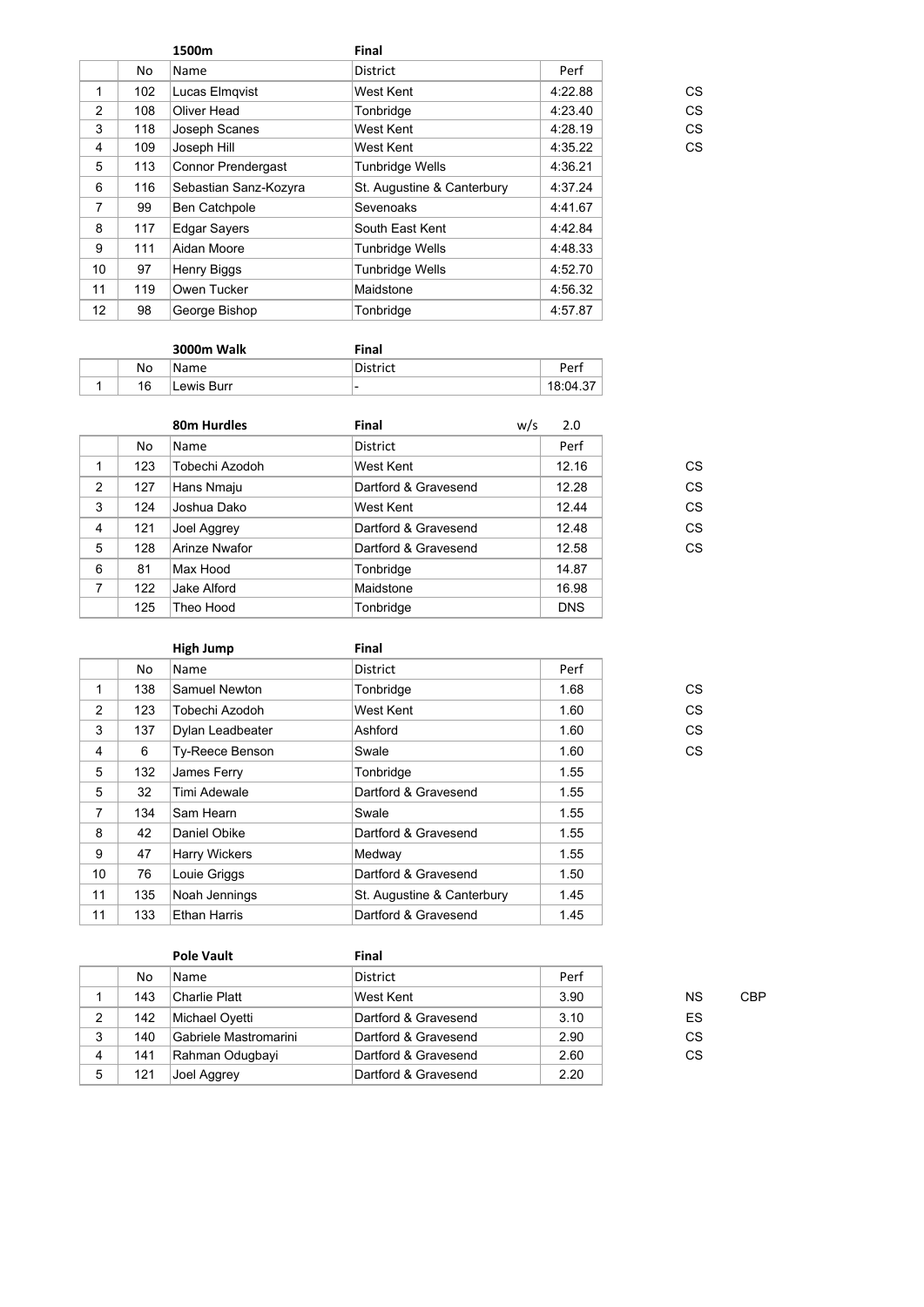|                |     | Long Jump               | Final                      |      |     |    |
|----------------|-----|-------------------------|----------------------------|------|-----|----|
|                | No. | Name                    | <b>District</b>            | Perf | w/s |    |
| 1              | 128 | Arinze Nwafor           | Dartford & Gravesend       | 5.36 |     | CS |
| $\overline{2}$ | 3   | Daniel Asiedu           | Dartford & Gravesend       | 5.30 |     | CS |
| 3              | 55  | <b>Oliver Hamnett</b>   | Tonbridge                  | 5.17 | ۰   |    |
| 4              | 132 | James Ferry             | Tonbridge                  | 5.15 | ۰   |    |
| 5              | 147 | Callum James            | Ashford                    | 5.10 | ۰   |    |
| 6              | 144 | Micah Bradford-Williams | Ashford                    | 4.99 |     |    |
| $\overline{7}$ | 127 | Hans Nmaju              | Dartford & Gravesend       | 4.96 | ۰   |    |
| 8              | 145 | <b>Oliver Downs</b>     | St. Augustine & Canterbury | 4.92 |     |    |
| 9              | 146 | Alfie Hughes            | Swale                      | 4.44 | ۰   |    |
| 10             | 122 | Jake Alford             | Maidstone                  | 3.93 | ۰   |    |

|                |     | <b>Triple Jump</b>     | <b>Final</b>         |       |                |    |
|----------------|-----|------------------------|----------------------|-------|----------------|----|
|                | No  | Name                   | <b>District</b>      | Perf  | w/s            |    |
|                | 53  | Tishe Fatona           | Dartford & Gravesend | 12.33 |                | ES |
| $\overline{2}$ | 141 | Rahman Odugbayi        | Dartford & Gravesend | 11.75 | ۰              | CS |
| 3              | 2   | Scott Antoun           | Tonbridge            | 11.44 | $\overline{a}$ | CS |
| 4              | 62  | Titomi Olukemi         | Dartford & Gravesend | 11.18 | $\blacksquare$ | CS |
| 5              | 15  | <b>Emmanuel Evbota</b> | Dartford & Gravesend | 11.05 | ۰              | CS |
| 6              | 33  | Derayo Alade           | Dartford & Gravesend | 11.03 | ۰              | CS |
| 7              | 40  | Samuel Jukes           | Tonbridge            | 10.64 | ۰              |    |
| 8              | 45  | Mathieu-William Taylor | Dartford & Gravesend | 10.55 | ۰              |    |

|                 |     | <b>Shot</b>       | Final                      |       |           |
|-----------------|-----|-------------------|----------------------------|-------|-----------|
|                 | No. | Name              | District                   | Perf  |           |
| 1               | 157 | Damien Osei-Bonsu | Dartford & Gravesend       | 13.98 | <b>NS</b> |
| 2               | 154 | Sonny Hatch       | Bexley                     | 13.62 | <b>NS</b> |
| 3               | 150 | David Abobade     | Sevenoaks                  | 12.33 | ES        |
| 4               | 155 | Arun Menon        | Dartford & Gravesend       | 12.24 | СS        |
| 5               | 159 | Kiki Sanusi       | Dartford & Gravesend       | 10.84 | CS        |
| 6               | 145 | Oliver Downs      | St. Augustine & Canterbury | 10.79 | CS        |
| 7               | 5   | Tolani Bello      | Dartford & Gravesend       | 10.60 | CS        |
| 8               | 34  | Jayden Ayodele    | Tonbridge                  | 10.50 | CS        |
| 9               | 151 | Lemuel Adedovin   | Dartford & Gravesend       | 10.47 |           |
| 10              | 153 | Lorne Burnett     | West Kent                  | 9.65  |           |
| 11              | 158 | Dominic Sage      | Ashford                    | 8.42  |           |
| 12 <sup>2</sup> | 156 | Joseph Moss       | Ashford                    | 8.41  |           |
|                 | 22  | Charlie Johnston  | Ashford                    | nm    |           |

|   |     | <b>Discus</b>        | Final                |       |           |
|---|-----|----------------------|----------------------|-------|-----------|
|   | No  | Name                 | <b>District</b>      | Perf  |           |
| 1 | 155 | Arun Menon           | Dartford & Gravesend | 40.98 | <b>NS</b> |
| 2 | 142 | Michael Oyetti       | Dartford & Gravesend | 36.40 | ES        |
| 3 | 138 | Samuel Newton        | Tonbridge            | 31.08 | CS        |
| 4 | 163 | <b>Blake Gates</b>   | Swale                | 29.37 | CS        |
| 5 | 165 | Jack Rider           | Dartford & Gravesend | 27.65 |           |
| 6 | 176 | Michael Olabiyi      | Bexley               | 26.22 |           |
| 7 | 7   | Leo Bradshaw-Haydock | Tonbridge            | 25.80 |           |
| 8 | 35  | Tayo Banjo           | Dartford & Gravesend | 22.94 |           |
| 9 | 80  | Hugo Hoang           | Dartford & Gravesend | 19.65 |           |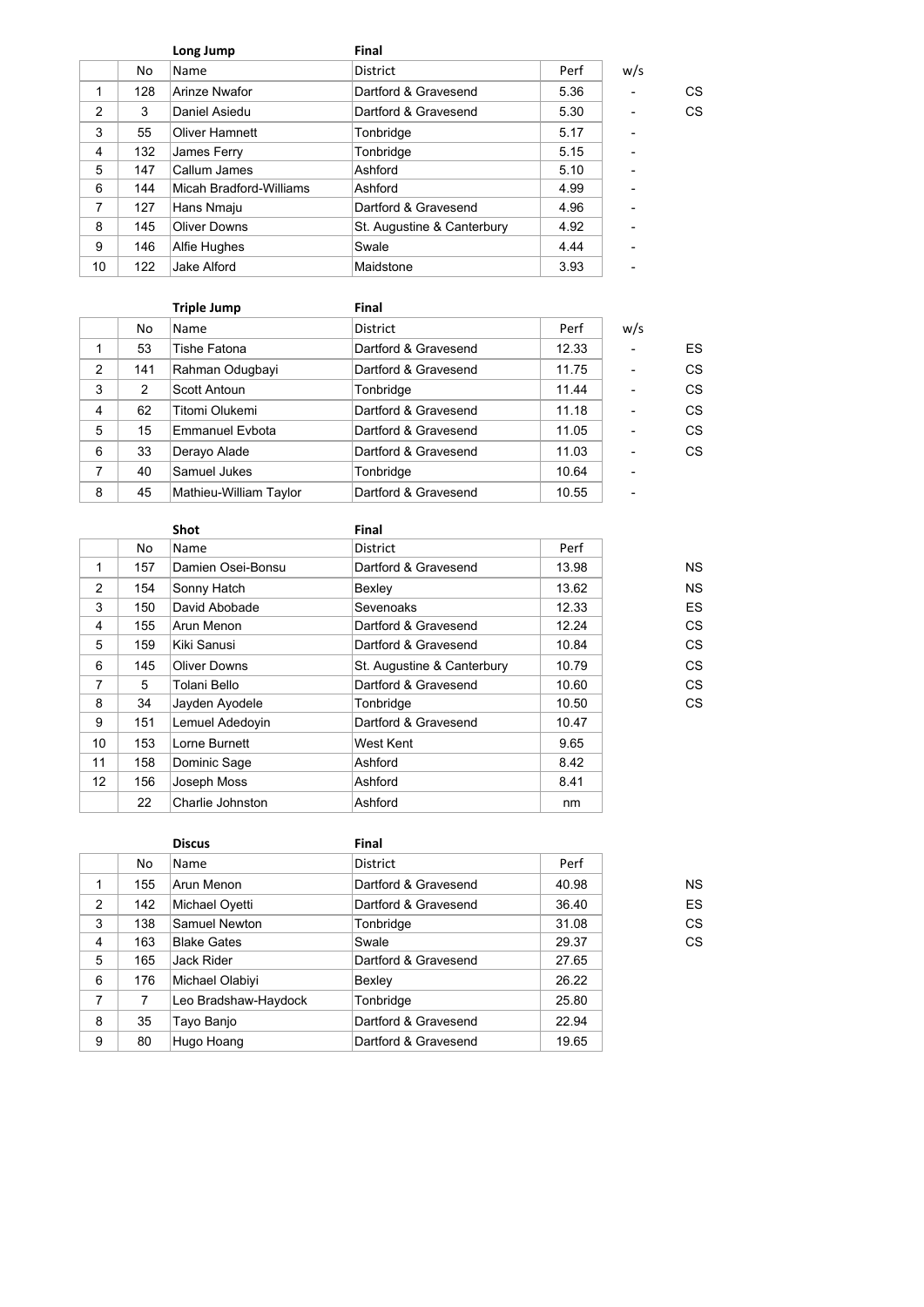|                |     | <b>Hammer</b>                                    | <b>Final</b>         |       |    |
|----------------|-----|--------------------------------------------------|----------------------|-------|----|
|                | No. | Name                                             | <b>District</b>      | Perf  |    |
|                | 61  | <b>Brandon Nathan</b>                            | Dartford & Gravesend | 43.29 | ES |
| 2              | 168 | <b>Timothy Robert</b>                            | Dartford & Gravesend | 36.75 | CS |
| 3              | 166 | Osarodian Lawrence-Orumwens Dartford & Gravesend |                      | 36.45 | CS |
| $\overline{4}$ | 170 | <b>Edward Tyler</b>                              | Ashford              | 34.37 | CS |
| 5              | 167 | Kosi Orji                                        | Dartford & Gravesend | 31.74 | CS |
| 6              | 163 | <b>Blake Gates</b>                               | Swale                | 29.94 | CS |
| 7              | 169 | Jake Simmonds                                    | Tonbridge            | 24.01 |    |

|                |     | Javelin                | <b>Final</b>         |       |           |
|----------------|-----|------------------------|----------------------|-------|-----------|
|                | No  | Name                   | District             | Perf  |           |
| 1              | 174 | Ellis Ibrahim          | Bexley               | 48.93 | <b>NS</b> |
| 2              | 83  | <b>Freddie Luckett</b> | Dartford & Gravesend | 35.74 | CS        |
| 3              | 172 | Tom Copsey             | West Kent            | 33.96 |           |
| 4              | 150 | David Abobade          | Sevenoaks            | 33.26 |           |
| 5              | 171 | Zac Cooper             | Swale                | 32.79 |           |
| 6              | 125 | Theo Hood              | Tonbridge            | 27.10 |           |
| $\overline{7}$ | 186 | <b>Jesse Matthews</b>  | Ashford              | 25.69 |           |
| 8              | 175 | Harrison Johns         | West Kent            | 20.32 |           |

# **Junior Girls**

| Q |
|---|
| Q |
| q |
|   |
|   |
|   |
|   |
|   |
|   |
|   |
| Q |
| Q |
|   |
|   |
|   |
|   |
|   |
|   |
|   |
|   |
| Q |
| Q |
| q |
|   |
|   |
|   |
|   |
|   |
|   |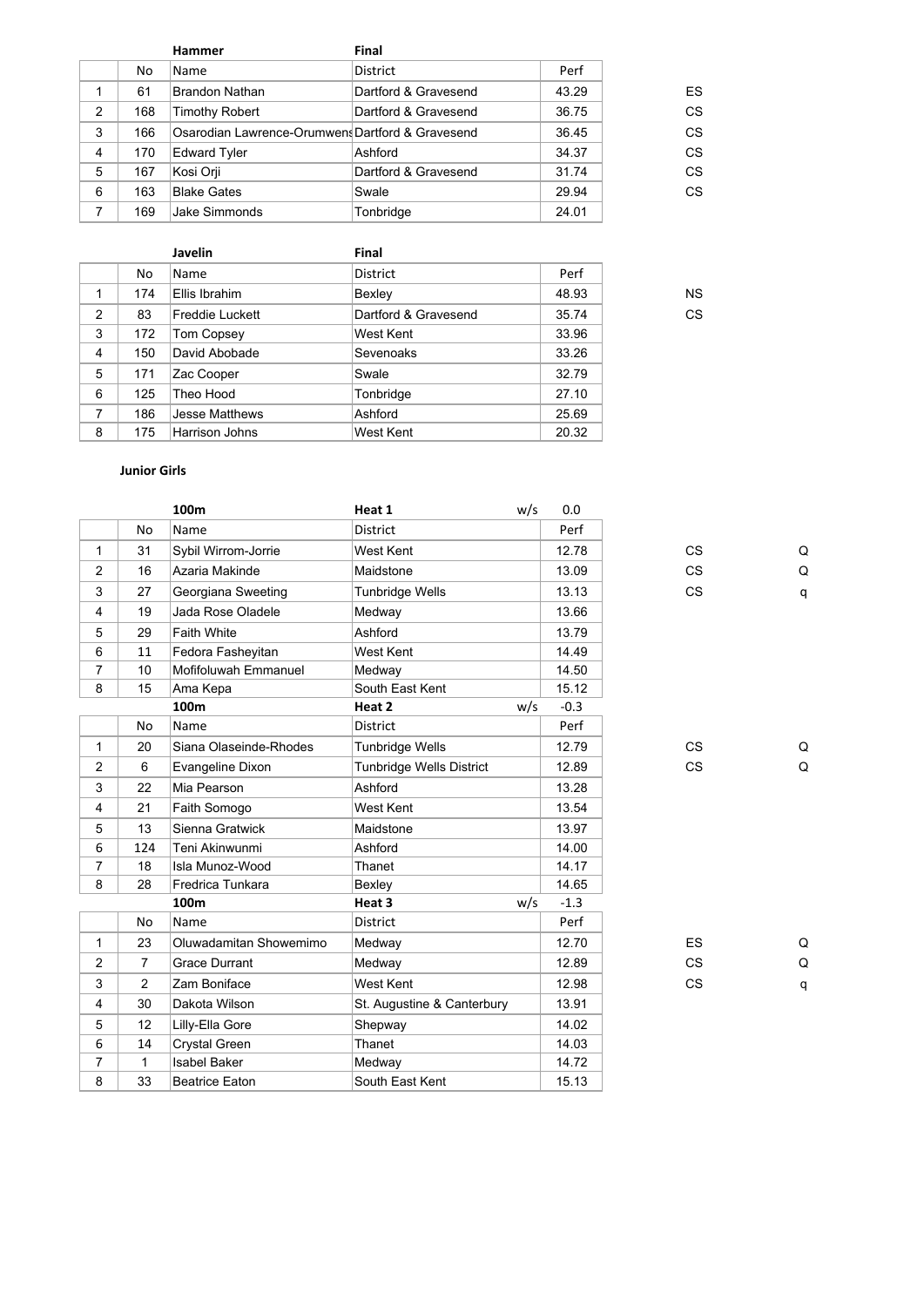|                |                | 100m                   | Final<br>w/s               | 1.0   |                          |   |
|----------------|----------------|------------------------|----------------------------|-------|--------------------------|---|
|                | No             | Name                   | <b>District</b>            | Perf  |                          |   |
| $\mathbf{1}$   | 23             | Oluwadamitan Showemimo | Medway                     | 12.64 | ES                       |   |
| $\overline{2}$ | 20             | Siana Olaseinde-Rhodes | Tunbridge Wells            | 12.65 | ES                       |   |
| 3              | $\overline{2}$ | Zam Boniface           | West Kent                  | 12.71 | <b>CS</b>                |   |
| 4              | $\overline{7}$ | Grace Durrant          | Medway                     | 12.72 | <b>CS</b>                |   |
| 5              | 31             | Sybil Wirrom-Jorrie    | West Kent                  | 12.86 | <b>CS</b>                |   |
| 6              | 16             | Azaria Makinde         | Maidstone                  | 13.01 | <b>CS</b>                |   |
| $\overline{7}$ | 6              | Evangeline Dixon       | Tunbridge Wells District   | 13.07 | <b>CS</b>                |   |
| 8              | 27             | Georgiana Sweeting     | <b>Tunbridge Wells</b>     | 13.13 | <b>CS</b>                |   |
|                |                |                        |                            |       |                          |   |
|                |                | 200 <sub>m</sub>       | Heat 1<br>w/s              | 1.5   |                          |   |
|                | No             | Name                   | District                   | Perf  |                          |   |
| 1              | 39             | Nuriah Orhurhu         | West Kent                  | 25.59 | ES                       | Q |
| $\overline{c}$ | 27             | Georgiana Sweeting     | <b>Tunbridge Wells</b>     | 27.28 |                          | Q |
| 3              | 41             | Tia Smith              | Medway                     | 27.72 |                          | q |
| 4              | 42             | <b>Tilly Smith</b>     | Sevenoaks                  | 28.39 |                          |   |
| 5              | 12             | Lilly-Ella Gore        | Shepway                    | 29.43 |                          |   |
|                |                | 200m                   | Heat 2<br>w/s              | 0.8   |                          |   |
|                | No             | Name                   | District                   | Perf  |                          |   |
| $\mathbf{1}$   | 37             | <b>Violet Maxted</b>   | Ashford                    | 26.76 | <b>CS</b>                | Q |
| $\overline{c}$ | 6              | Evangeline Dixon       | Tunbridge Wells District   | 27.06 | <b>CS</b>                | Q |
| 3              | 53             | Abella Ammam           | Bexley                     | 28.10 |                          |   |
| 4              | 35             | Layla Forrest          | St. Augustine & Canterbury | 28.64 |                          |   |
| 5              | 40             | Hermione Redwood       | South East Kent            | 29.50 |                          |   |
| 6              | 36             | Ellan Keohane McGrath  | Thanet                     | 32.18 |                          |   |
|                |                | 200m                   | Heat 3<br>w/s              | 1.7   |                          |   |
|                | No             | Name                   | District                   | Perf  |                          |   |
| $\mathbf{1}$   | $\overline{7}$ | <b>Grace Durrant</b>   | Medway                     | 26.48 | CS                       | Q |
| $\overline{c}$ | 32             | Hannah Areeson         | Ashford                    | 27.46 |                          | Q |
| 3              | 19             | Jada Rose Oladele      | Medway                     | 27.64 |                          | q |
| 4              | 9              | Hope Elliott           | South East Kent            | 28.26 |                          |   |
| 5              | 124            | Teni Akinwunmi         | Ashford                    | 28.91 |                          |   |
| 6              | 38             | Serena McEwan          | Swale                      | 31.72 |                          |   |
|                |                | 200m                   | Final<br>w/s               | 0.0   |                          |   |
|                | No             | Name                   | District                   | Perf  |                          |   |
| $\mathbf{1}$   | 39             | Nuriah Orhurhu         | West Kent                  | 25.50 | <b>NS</b>                |   |
| $\overline{2}$ | 6              | Evangeline Dixon       | Tunbridge Wells District   | 26.20 | ES                       |   |
| 3              | $\overline{7}$ | <b>Grace Durrant</b>   | Medway                     | 26.26 | CS                       |   |
| 4              | 37             | <b>Violet Maxted</b>   | Ashford                    | 26.83 | CS                       |   |
| 5              | 32             | Hannah Areeson         | Ashford                    | 26.85 | $\mathsf{CS}\phantom{0}$ |   |
| 6              | 27             | Georgiana Sweeting     | <b>Tunbridge Wells</b>     | 27.12 | CS                       |   |
| 7              | 19             | Jada Rose Oladele      | Medway                     | 27.81 |                          |   |
| 8              | 41             | Tia Smith              | Medway                     | 27.82 |                          |   |

|                |    | 300m             | Final                      |            |    |
|----------------|----|------------------|----------------------------|------------|----|
|                | No | Name             | <b>District</b>            | Perf       |    |
|                | 46 | Alyssa Firla     | West Kent                  | 41.55      | ES |
| $\overline{2}$ | 50 | Ella Thomas      | Tonbridge                  | 44.19      | CS |
| 3              | 49 | Matilda Shilland | West Kent                  | 45.38      |    |
| 4              | 43 | Lara Bailey      | Sevenoaks                  | 46.22      |    |
| 5              | 47 | Amelie Guthrie   | Medway                     | 49.83      |    |
|                | 48 | Jenna Humphreys  | St. Augustine & Canterbury | <b>DIS</b> |    |

41 Tia Smith Medway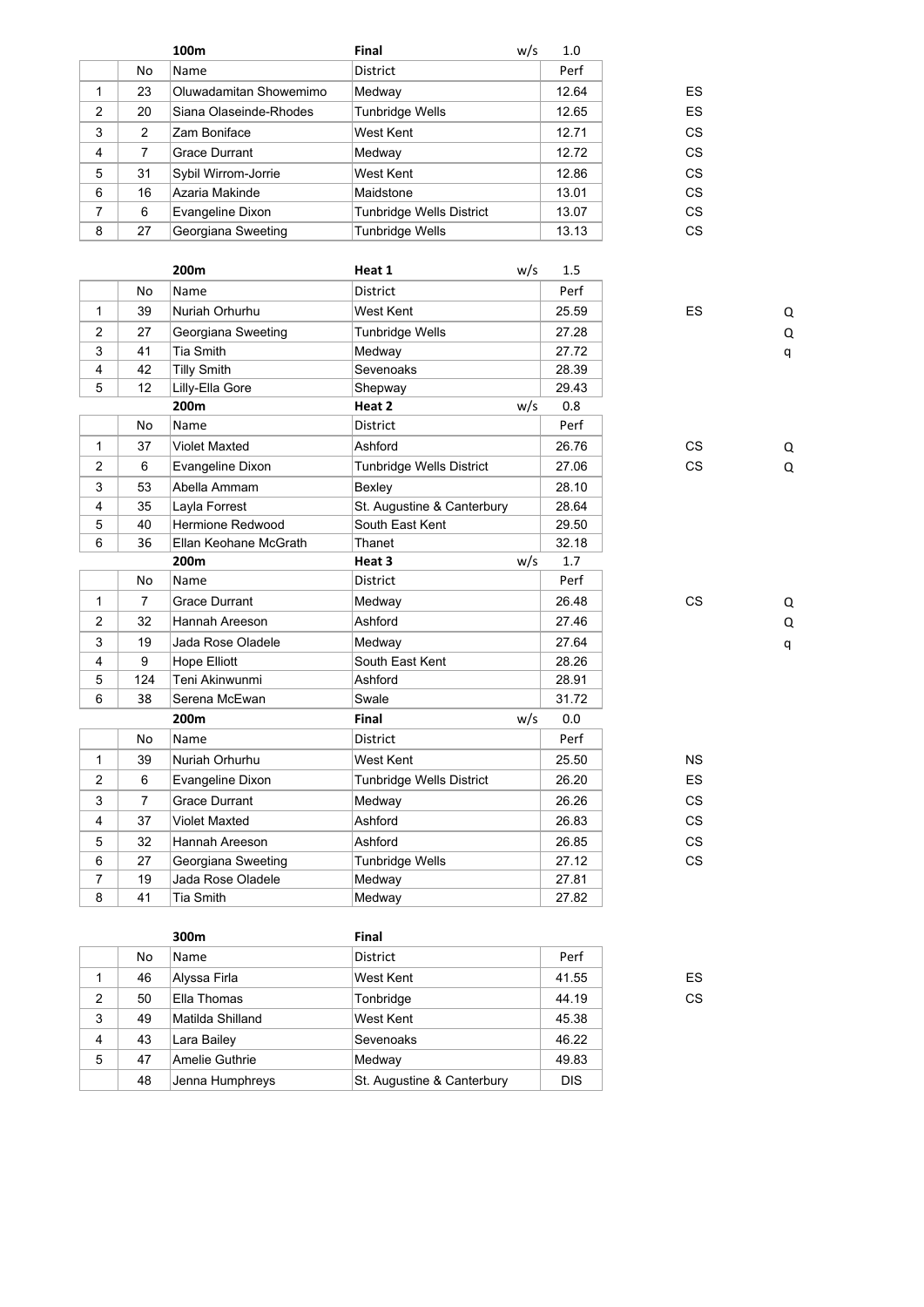|                |    | 800m                     | Heat 1                     |            |           |          |
|----------------|----|--------------------------|----------------------------|------------|-----------|----------|
|                | No | Name                     | <b>District</b>            | Perf       |           |          |
| 1              | 54 | Megan Barlow             | West Kent                  | 2:29.93    |           | Q        |
| $\overline{2}$ | 44 | Jennifer Clayton         | St. Augustine & Canterbury | 2:31.35    |           | Q        |
| 3              | 57 | Sofia Cudmore Smith      | Maidstone                  | 2:32.86    |           | $\Omega$ |
| 4              | 58 | Kyla Dervish             | Sevenoaks                  | 2:33.67    |           | q        |
| 5              | 55 | Lily Bridgeman           | Bexley                     | 2:35.26    |           | q        |
| 6              | 71 | Zoe Vallis               | St. Augustine & Canterbury | 2:38.76    |           |          |
| $\overline{7}$ | 68 | Megan Rein               | Maidstone                  | 2:51.90    |           |          |
|                |    | 800m                     | Heat 2                     |            |           |          |
|                | No | Name                     | <b>District</b>            | Perf       |           |          |
| $\mathbf{1}$   | 56 | Eva Chambers             | West Kent                  | 2:33.06    |           | Q        |
| 2              | 17 | <b>Amber Matthews</b>    | Tunbridge Wells            | 2:35.79    |           | Q        |
| 3              | 67 | Beth Regan               | West Kent                  | 2:36.27    |           | Q        |
| $\overline{4}$ | 63 | Sienna Mabb              | Medway                     | 2:41.35    |           |          |
| 5              | 59 | Constance Druggan-Cherry | Ashford                    | 2:42.02    |           |          |
| 6              | 70 | Jessica Starck           | St. Augustine & Canterbury | 2:42.09    |           |          |
|                |    | 800m                     | <b>Final</b>               |            |           |          |
|                | No | Name                     | <b>District</b>            | Perf       |           |          |
| $\mathbf{1}$   | 54 | Megan Barlow             | West Kent                  | 2:14.64    | <b>NS</b> |          |
| $\overline{2}$ | 17 | <b>Amber Matthews</b>    | <b>Tunbridge Wells</b>     | 2:21.91    | <b>CS</b> |          |
| 3              | 56 | Eva Chambers             | West Kent                  | 2:31.81    |           |          |
| 4              | 57 | Sofia Cudmore Smith      | Maidstone                  | 2:34.34    |           |          |
| 5              | 55 | Lily Bridgeman           | Bexley                     | 2:34.96    |           |          |
| 6              | 67 | Beth Regan               | West Kent                  | 2:35.13    |           |          |
| $\overline{7}$ | 58 | Kyla Dervish             | Sevenoaks                  | 2:44.09    |           |          |
|                | 44 | Jennifer Clayton         | St. Augustine & Canterbury | <b>DNS</b> |           |          |

|                 |    | 1500m                | Heat 1                     |         |           |   |
|-----------------|----|----------------------|----------------------------|---------|-----------|---|
|                 | No | Name                 | <b>District</b>            | Perf    |           |   |
| 1               | 89 | <b>Iris Williams</b> | Bexley                     | 5:02.46 | <b>CS</b> | Q |
| 2               | 76 | Iris Crossley        | Maidstone                  | 5:07.47 |           | Q |
| 3               | 90 | Lydia Witcombe       | West Kent                  | 5:08.91 |           | Q |
| $\overline{4}$  | 88 | <b>Millie Watts</b>  | Tunbridge Wells            | 5:12.11 |           | Q |
| 5               | 85 | Neve Raymond         | Sevenoaks                  | 5:12.57 |           | q |
| 6               | 81 | Heidi Hughes         | Swale                      | 5:19.59 |           |   |
| $\overline{7}$  | 73 | <b>Emily Boyd</b>    | Tonbridge                  | 5:25.37 |           |   |
| 8               | 82 | <b>Ellie Lewis</b>   | <b>West Kent</b>           | 5:28.23 |           |   |
| 9               | 74 | Elise Charlesworth   | Bexley                     | 5:52.11 |           |   |
|                 |    | 1500m                | Heat 2                     |         |           |   |
|                 | No | Name                 | <b>District</b>            | Perf    |           |   |
| 1               | 78 | <b>Holly Diprose</b> | Tonbridge                  | 5:11.63 |           | Q |
| $\overline{2}$  | 86 | Luciana Smith        | <b>West Kent</b>           | 5:11.98 |           | Q |
| 3               | 77 | Rose Crossley        | Maidstone                  | 5:12.61 |           | Q |
| $\overline{4}$  | 75 | Emma Clayton         | St. Augustine & Canterbury | 5:13.26 |           | Q |
| 5               | 72 | Charlotte Bloodworth | Sevenoaks                  | 5:14.54 |           | q |
| 6               | 80 | Aimee Hagger         | Shepway                    | 5:14.80 |           | q |
| $\overline{7}$  | 87 | Niamh Stanley        | West Kent                  | 5:17.17 |           | q |
| 8               | 79 | Elizabeth Fry        | Medway                     | 5:17.56 |           |   |
| 9               | 83 | <b>Isabel Morris</b> | Tonbridge                  | 5:23.75 |           |   |
| 10 <sup>°</sup> | 84 | Lily-Rose O'Brien    | Ashford                    | 6:14.66 |           |   |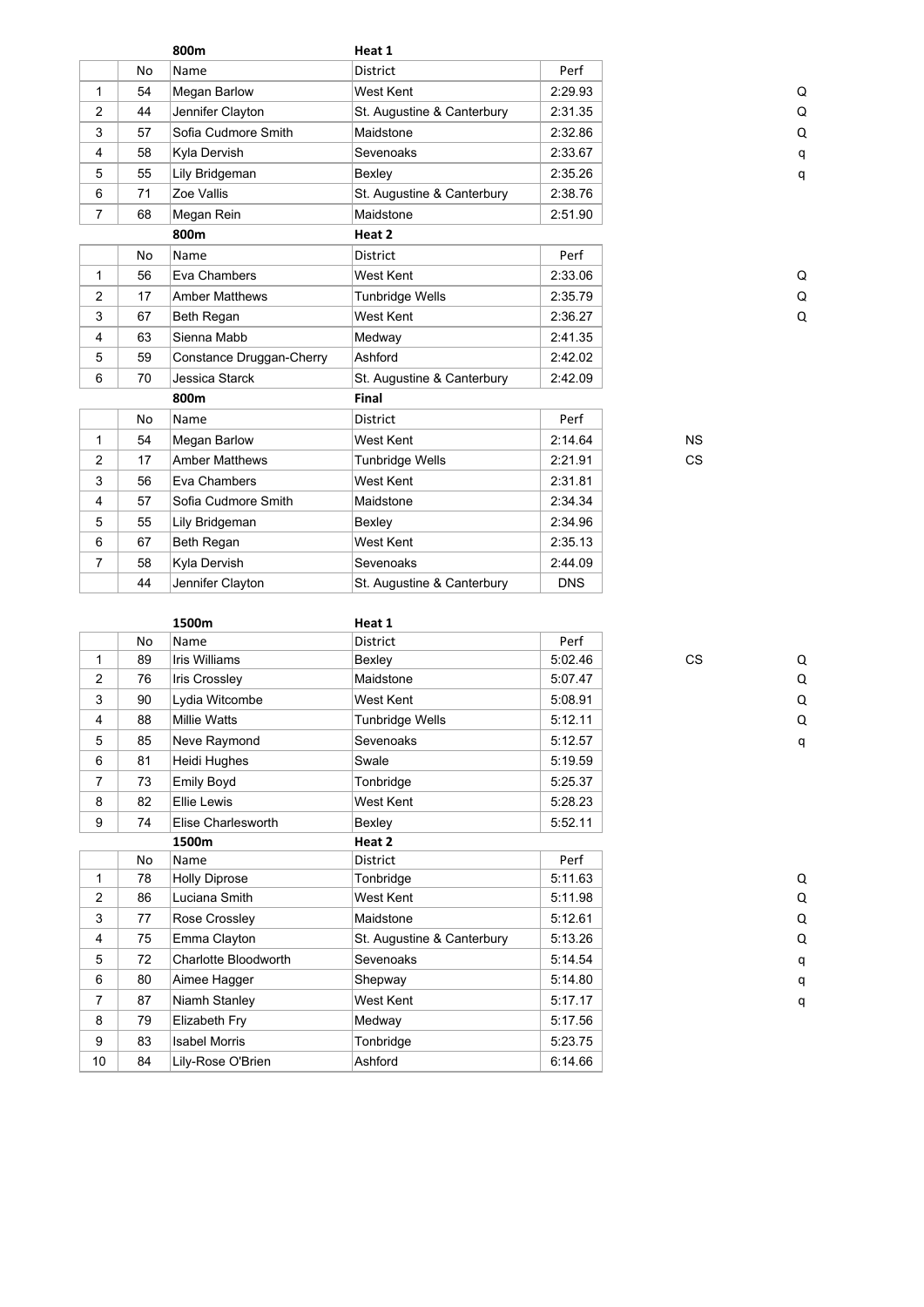|    | 1500m                | Final                      |            |    |
|----|----------------------|----------------------------|------------|----|
| No | Name                 | <b>District</b>            | Perf       |    |
| 86 | Luciana Smith        | West Kent                  | 4:50.07    | CS |
| 89 | Iris Williams        | Bexley                     | 4:54.43    | CS |
| 78 | <b>Holly Diprose</b> | Tonbridge                  | 4:58.14    | CS |
| 76 | Iris Crossley        | Maidstone                  | 5:02.75    | CS |
| 77 | Rose Crossley        | Maidstone                  | 5:07.15    |    |
| 75 | Emma Clayton         | St. Augustine & Canterbury | 5:16.01    |    |
| 88 | <b>Millie Watts</b>  | <b>Tunbridge Wells</b>     | 5:16.75    |    |
| 85 | Neve Raymond         | Sevenoaks                  | 5:17.17    |    |
| 87 | Niamh Stanley        | West Kent                  | 5:17.20    |    |
| 72 | Charlotte Bloodworth | Sevenoaks                  | 5:20.92    |    |
| 80 | Aimee Hagger         | Shepway                    | 5:22.01    |    |
| 90 | Lydia Witcombe       | West Kent                  | <b>DNS</b> |    |
|    |                      |                            |            |    |

|                |    | 75m Hurdles                 | Heat 1                     | w/s | 1.8        |           |          |
|----------------|----|-----------------------------|----------------------------|-----|------------|-----------|----------|
|                | No | Name                        | <b>District</b>            |     | Perf       |           |          |
| 1              | 93 | Elicia Lacey                | Ashford                    |     | 11.91      | <b>CS</b> | Q        |
| $\overline{2}$ | 95 | <b>Emilia Stevens</b>       | Swale                      |     | 13.48      |           | Q        |
| 3              | 72 | Charlotte Bloodworth        | Sevenoaks                  |     | 14.08      |           | $\Omega$ |
| 4              | 1  | <b>Isabel Baker</b>         | Medway                     |     | 15.28      |           | q        |
| 5              | 33 | <b>Beatrice Eaton</b>       | South East Kent            |     | 19.70      |           |          |
|                |    | <b>75m Hurdles</b>          | Heat 2                     | w/s | 1.5        |           |          |
|                | No | Name                        | <b>District</b>            |     | Perf       |           |          |
| $\mathbf{1}$   | 92 | Lily Gayle                  | West Kent                  |     | 12.38      | <b>CS</b> | Q        |
| $\overline{2}$ | 94 | Hannah St Clare             | Shepway                    |     | 12.74      |           | Q        |
| 3              | 67 | Beth Regan                  | West Kent                  |     | 13.26      |           | $\Omega$ |
| 4              | 35 | Layla Forrest               | St. Augustine & Canterbury |     | 14.53      |           | q        |
| 5              | 63 | Sienna Mabb                 | Medway                     |     | 16.89      |           |          |
|                |    | <b>75m Hurdles</b>          | Final                      | w/s | 0.5        |           |          |
|                | No | Name                        | District                   |     | Perf       |           |          |
| $\mathbf{1}$   | 93 | Elicia Lacey                | Ashford                    |     | 11.77      | <b>CS</b> |          |
| $\overline{2}$ | 92 | Lily Gayle                  | West Kent                  |     | 12.37      | <b>CS</b> |          |
| 3              | 94 | Hannah St Clare             | Shepway                    |     | 12.46      | <b>CS</b> |          |
| 4              | 67 | Beth Regan                  | West Kent                  |     | 13.18      |           |          |
| 5              | 95 | <b>Emilia Stevens</b>       | Swale                      |     | 13.83      |           |          |
| 6              | 72 | <b>Charlotte Bloodworth</b> | Sevenoaks                  |     | 14.31      |           |          |
| $\overline{7}$ | 1  | <b>Isabel Baker</b>         | Medway                     |     | 14.73      |           |          |
|                | 35 | Layla Forrest               | St. Augustine & Canterbury |     | <b>DNS</b> |           |          |
|                |    |                             |                            |     |            |           |          |

|    |     | High Jump               | Final                      |      |           |
|----|-----|-------------------------|----------------------------|------|-----------|
|    | No  | Name                    | <b>District</b>            | Perf |           |
| 1  | 100 | Qi-Chi Ukpai            | St. Augustine & Canterbury | 1.66 | <b>NS</b> |
| 2  | 94  | Hannah St Clare         | Shepway                    | 1.60 | ES        |
| 3  | 97  | <b>Isabella Amartey</b> | Maidstone                  | 1.55 | CS        |
| 4  | 99  | Bethany Shimmen-Smith   | Thanet                     | 1.45 | CS        |
| 5  | 18  | Isla Munoz-Wood         | Thanet                     | 1.40 |           |
| 6  | 9   | <b>Hope Elliott</b>     | South East Kent            | 1.40 |           |
| 6  | 98  | Sasha Moran             | <b>Tunbridge Wells</b>     | 1.40 |           |
| 6  | 95  | Emilia Stevens          | Swale                      | 1.40 |           |
| 9  | 101 | Emma Windsor            | <b>Tunbridge Wells</b>     | 1.35 |           |
| 10 | 40  | Hermione Redwood        | South East Kent            | 1.35 |           |
| 11 | 96  | Ava Algar               | Sevenoaks                  | 1.30 |           |
|    | 38  | Serena McEwan           | Swale                      | nm   |           |

|    | <b>Pole Vault</b> | Final     |      |    |
|----|-------------------|-----------|------|----|
| No | Name              | District  | Perf |    |
| 90 | ∣Lydia Witcombe   | West Kent | 2.20 | СS |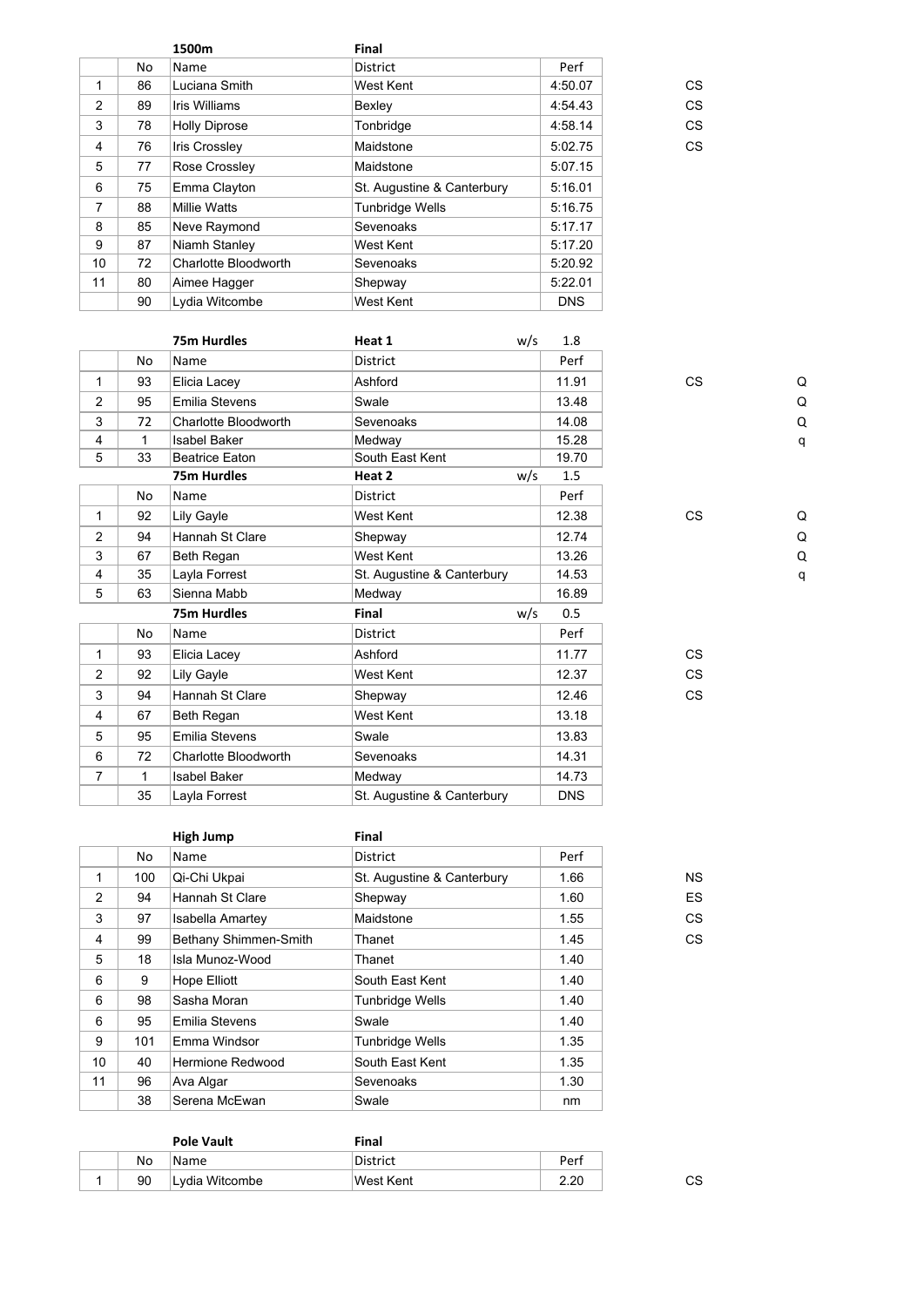|   |    | Long Jump               | <b>Final</b>    |      |                          |    |
|---|----|-------------------------|-----------------|------|--------------------------|----|
|   | No | Name                    | <b>District</b> | Perf | w/s                      |    |
|   | 97 | <b>Isabella Amartey</b> | Maidstone       | 5.25 | ۰                        | ES |
| 2 | 37 | <b>Violet Maxted</b>    | Ashford         | 4.68 | ۰                        |    |
| 3 | 20 | Siana Olaseinde-Rhodes  | Tunbridge Wells | 4.49 | ۰                        |    |
| 4 | 13 | Sienna Gratwick         | Maidstone       | 4.36 | $\overline{\phantom{0}}$ |    |
| 5 | 68 | Megan Rein              | Maidstone       | 3.37 | ۰                        |    |

|     | <b>Shot</b>          | <b>Final</b>               |      |    |
|-----|----------------------|----------------------------|------|----|
| No  | Name                 | District                   | Perf |    |
| 105 | Eden David-Etuk      | <b>Tunbridge Wells</b>     | 9.14 | CS |
| 104 | <b>Harriet Court</b> | Tonbridge                  | 9.00 | CS |
| 103 | Ella Christopherson  | Sevenoaks                  | 8.96 |    |
| 111 | Angelina Tidbury     | Swale                      | 8.84 |    |
| 93  | Elicia Lacey         | Ashford                    | 7.86 |    |
| 107 | Zoe Lancley          | Thanet                     | 7.56 |    |
| 30  | Dakota Wilson        | St. Augustine & Canterbury | 6.23 |    |
|     |                      |                            |      |    |

|   |     | <b>Discus</b>    | Final                  |       |    |
|---|-----|------------------|------------------------|-------|----|
|   | No  | Name             | <b>District</b>        | Perf  |    |
|   | 25  | Erin Simpson     | West Kent              | 29.75 | ES |
| 2 | 112 | Anjola Adekoya   | Sevenoaks              | 25.13 | CS |
| 3 | 114 | Gracie Lawton    | Thanet                 | 19.60 |    |
| 4 | 117 | Georgina Millett | <b>Tunbridge Wells</b> | 19.48 |    |
| 5 | 119 | Chloe Williams   | Swale                  | 17.95 |    |
| 6 | 115 | Maddison Lopez   | Bexley                 | 16.95 |    |
| 7 | 116 | Alexsandra Mazur | Thanet                 | 16.45 |    |

|     | <b>Hammer</b> | Final                      |       |    |
|-----|---------------|----------------------------|-------|----|
| No  | Name          | District                   | Perf  |    |
| 121 | Lacee Webb    | St. Augustine & Canterbury | 29.50 | СS |
| 120 | Sara Scrivens | St. Augustine & Canterbury | 27.81 | СS |

|   |     | Javelin          | <b>Final</b>    |       |           |            |
|---|-----|------------------|-----------------|-------|-----------|------------|
|   | No. | Name             | <b>District</b> | Perf  |           |            |
|   | 104 | Harriet Court    | Tonbridge       | 37.53 | NS.       | <b>CBP</b> |
| 2 | 117 | Georgina Millett | Tunbridge Wells | 30.08 | <b>CS</b> |            |
| 3 | 114 | Gracie Lawton    | Thanet          | 27.56 |           |            |
| 4 | 25  | Erin Simpson     | West Kent       | 26.83 |           |            |
| 5 | 115 | Maddison Lopez   | Bexley          | 24.74 |           |            |
| 6 | 85  | Neve Raymond     | Sevenoaks       | 17.79 |           |            |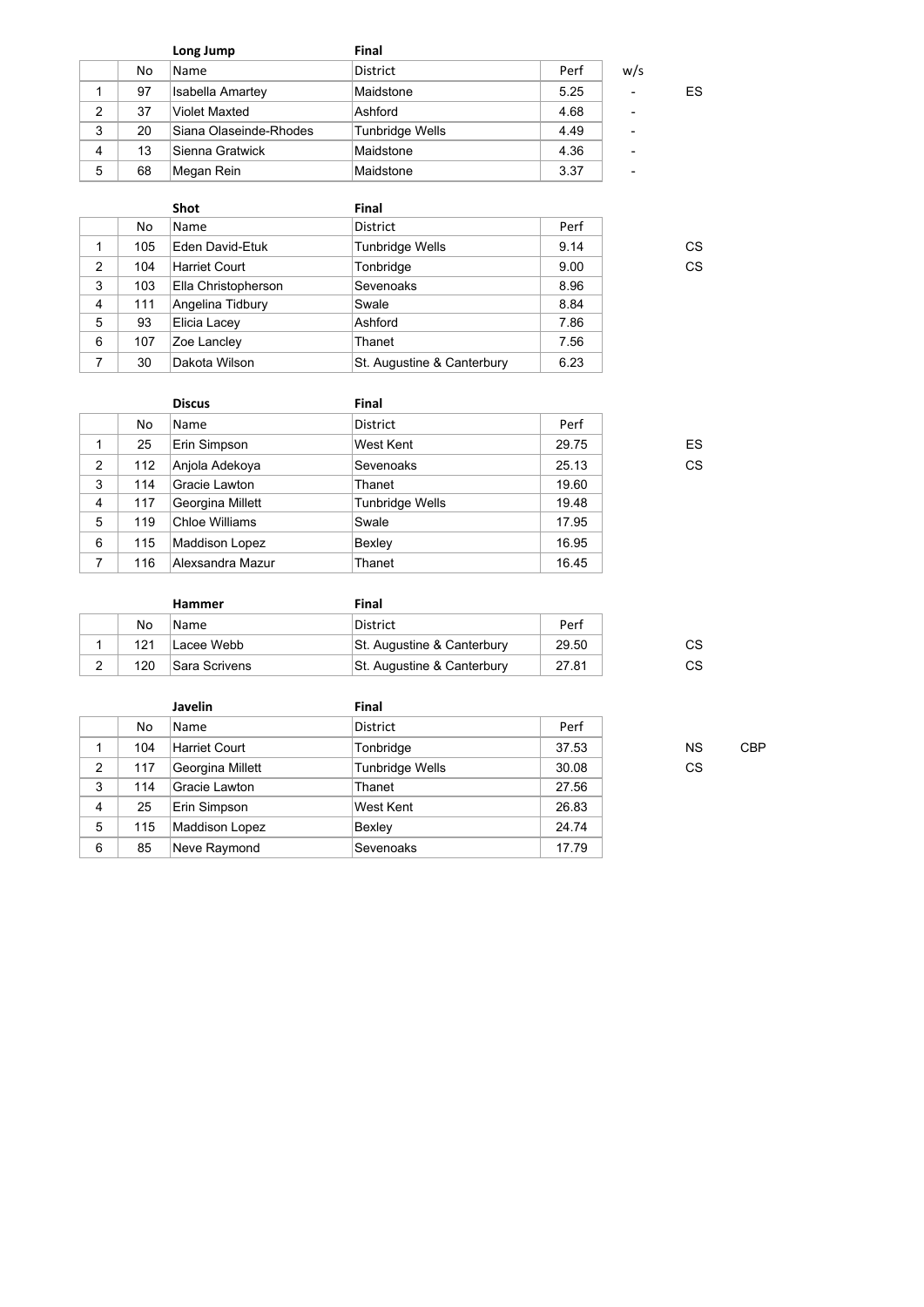## **Year 7 Boys**

|                |                 | 100 <sub>m</sub>        | <b>Final - Time Trial</b> |       | w/s |                |
|----------------|-----------------|-------------------------|---------------------------|-------|-----|----------------|
|                | No              | Name                    | <b>District</b>           | Perf  | 0.6 | R1             |
| 1              | 9               | Machi Kari Kari         | Ashford                   | 12.57 | 1.1 | R <sub>2</sub> |
| $\overline{2}$ | 10 <sup>1</sup> | Olufikayo Lana          | Dartford & Gravesend      | 12.73 | 0.6 | R1             |
| 3              | $\overline{4}$  | Ikenna Azodoh           | Bexley                    | 12.75 | 1.1 | R <sub>2</sub> |
| 4              | 14              | Kai Rogan               | Dartford & Gravesend      | 13.14 | 0.6 | R1             |
| 5              | 20              | <b>Richard Yiolokun</b> | Ashford                   | 13.36 | 1.1 | R <sub>2</sub> |
| 6              | 6               | Bukunmi Edun            | Medway                    | 13.41 | 1.1 | R <sub>2</sub> |
| 7              | 17              | Malcolm Ughulu          | South East Kent           | 13.45 | 0.6 | R1             |
| 8              | 8               | Bryan Ikechukwu-Chime   | Dartford & Gravesend      | 13.62 | 0.6 | R1             |
| 9              | 3               | Gabriel Amamoo          | South East Kent           | 13.83 | 0.6 | R1             |
| 10             | $\mathbf{1}$    | Jayden Akubue           | Dartford & Gravesend      | 13.91 | 1.1 | R <sub>2</sub> |
| 11             | 11              | <b>Benedict Ngujo</b>   | Dartford & Gravesend      | 13.94 | 0.6 | R1             |
| 12             | 13              | <b>Jack Parnell</b>     | Ashford                   | 14.22 | 1.1 | R <sub>2</sub> |
| 13             | 18              | <b>Dexter Waterton</b>  | Tonbridge                 | 14.44 | 1.1 | R <sub>2</sub> |
| 14             | $\overline{2}$  | Kian Albuera            | Thanet                    | 14.45 | 1.1 | R <sub>2</sub> |
| 15             | 12              | Abdl-Raheem Odugbayi    | Dartford & Gravesend      | 14.46 | 0.6 | R1             |
| 16             | 19              | Jaydn Wright            | Swale                     | 14.56 | 0.6 | R1             |

|                |    | 800m                | <b>Final - Time Trial</b> |         |                |
|----------------|----|---------------------|---------------------------|---------|----------------|
|                | No | Name                | <b>District</b>           | Perf    |                |
| 1              | 31 | Freddie Gibson      | Maidstone                 | 2:18.5  | R <sub>2</sub> |
| 2              | 46 | Charlie Warren      | Tonbridge                 | 2:20.4  | R <sub>2</sub> |
| 3              | 48 | Harry Wrigley       | <b>Tunbridge Wells</b>    | 2:26.5  | R <sub>2</sub> |
| $\overline{4}$ | 43 | James Shaw          | West Kent                 | 2:27.3  | R <sub>2</sub> |
| 5              | 27 | Arno Dale           | <b>Tunbridge Wells</b>    | 2:33.7  | R <sub>2</sub> |
| 6              | 23 | Omari Anderson      | Dartford & Gravesend      | 2:35.40 | R <sub>1</sub> |
| $\overline{7}$ | 25 | Joseph Atkins       | Dartford & Gravesend      | 2:35.95 | R <sub>1</sub> |
| 8              | 39 | <b>Arthur Munt</b>  | Tonbridge                 | 2:38.3  | R <sub>2</sub> |
| 9              | 47 | James Willcox       | Ashford                   | 2:41.1  | R <sub>2</sub> |
| 10             | 32 | Leo Grant           | Tonbridge                 | 2:42.3  | R <sub>2</sub> |
| 11             | 65 | Luke Wiedeholz      | Medway                    | 2:45.21 | R <sub>1</sub> |
| 12             | 41 | Dhruv Raut          | Dartford & Gravesend      | 2:47.01 | R <sub>1</sub> |
| 13             | 44 | Harry Shephard      | Medway                    | 2:47.6  | R <sub>2</sub> |
| 14             | 22 | Timi Adebare        | Dartford & Gravesend      | 2:50.12 | R <sub>1</sub> |
| 15             | 26 | Oliver Churcher     | Swale                     | 2:50.36 | R <sub>1</sub> |
| 16             | 24 | Vladimir Andrijanov | Dartford & Gravesend      | 2:51.17 | R <sub>1</sub> |
| 17             | 30 | Tom Faulkner        | Dartford & Gravesend      | 2:55.29 | R <sub>1</sub> |
| 18             | 38 | Daksh Mishra        | Dartford & Gravesend      | 2:56.72 | R <sub>1</sub> |
| 19             | 40 | <b>Jack Norris</b>  | Swale                     | 2:58.35 | R <sub>1</sub> |

|                |              | Long Jump               | Final                  |      |
|----------------|--------------|-------------------------|------------------------|------|
|                | No           | Name                    | <b>District</b>        | Perf |
| 1              | 14           | Kai Rogan               | Dartford & Gravesend   | 4.69 |
| $\mathfrak{p}$ | $\mathbf{1}$ | Jayden Akubue           | Dartford & Gravesend   | 4.58 |
| 3              | 48           | <b>Harry Wrigley</b>    | <b>Tunbridge Wells</b> | 4.50 |
| $\overline{4}$ | 11           | <b>Benedict Ngujo</b>   | Dartford & Gravesend   | 4.42 |
| 5              | 6            | Bukunmi Edun            | Medway                 | 4.40 |
| 6              | 51           | <b>Toby Gwinnell</b>    | Tonbridge              | 4.36 |
| $\overline{7}$ | 8            | Bryan Ikechukwu-Chime   | Dartford & Gravesend   | 4.30 |
| 8              | 53           | Alfie Walach            | Swale                  | 4.21 |
| 9              | 12           | Abdl-Raheem Odugbayi    | Dartford & Gravesend   | 4.16 |
| 10             | 9            | Machi Kari Kari         | Ashford                | 3.90 |
| 11             | 52           | Harry Valentine         | Thanet                 | 3.84 |
| 12             | 20           | <b>Richard Yiolokun</b> | Ashford                | 3.13 |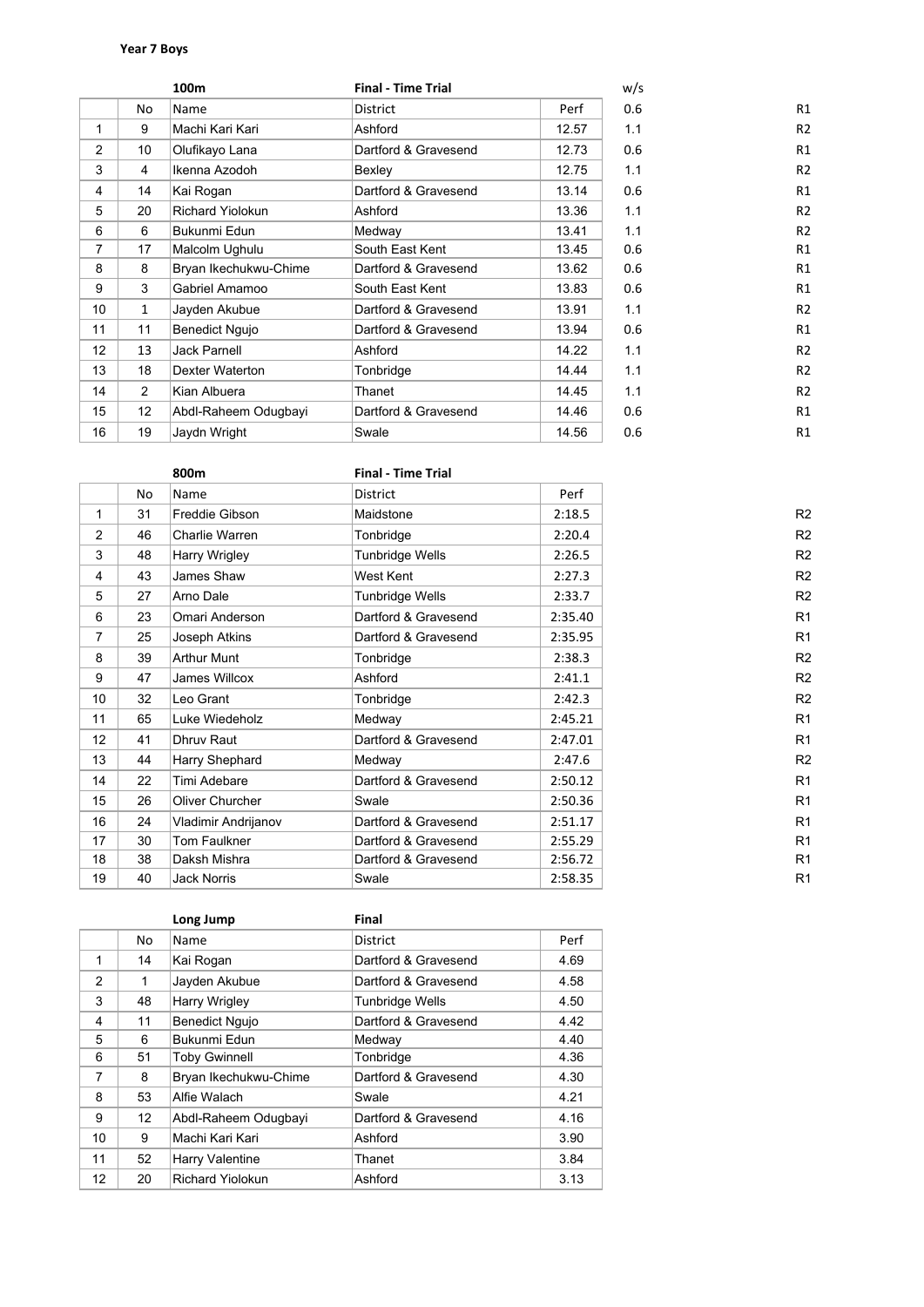|               |    | <b>Shot</b>             | Final                |       |
|---------------|----|-------------------------|----------------------|-------|
|               | No | Name                    | <b>District</b>      | Perf  |
| 1             | 58 | Keirath Dhillon         | Dartford & Gravesend | 11.29 |
| $\mathcal{P}$ | 56 | <b>Matthew Akintolu</b> | Dartford & Gravesend | 9.63  |
| 3             | 54 | Jonathan Adegbola       | Dartford & Gravesend | 9.47  |
| 4             | 22 | Timi Adebare            | Dartford & Gravesend | 8.89  |
| 5             | 18 | Dexter Waterton         | Tonbridge            | 8.21  |
| 6             | 55 | Kaife Adentunji         | Dartford & Gravesend | 7.98  |
| 7             | 10 | Olufikayo Lana          | Dartford & Gravesend | 7.47  |
| 8             | 57 | Owen Davies             | Tonbridge            | 7.22  |
| 9             | 60 | <b>Fedhel Shanavas</b>  | Tonbridge            | 7.00  |
| 10            | 59 | <b>Tom Riley</b>        | Swale                | 6.30  |

|                |     | Javelin                 | Final                      |       |
|----------------|-----|-------------------------|----------------------------|-------|
|                | No. | Name                    | <b>District</b>            | Perf  |
| 1              | 51  | <b>Toby Gwinnell</b>    | Tonbridge                  | 27.73 |
| $\overline{2}$ | 57  | Owen Davies             | Tonbridge                  | 27.56 |
| 3              | 54  | Jonathan Adegbola       | Dartford & Gravesend       | 26.35 |
| $\overline{4}$ | 61  | Sathya Lokesan          | Tonbridge                  | 23.38 |
| 5              | 63  | Jago Veale              | <b>Tunbridge Wells</b>     | 22.92 |
| 6              | 64  | Thomas Webb             | St. Augustine & Canterbury | 22.28 |
| $\overline{7}$ | 32  | Leo Grant               | Tonbridge                  | 21.90 |
| 8              | 56  | <b>Matthew Akintolu</b> | Dartford & Gravesend       | 21.82 |

# **Year 7 Girls**

|                |    | 100m                | <b>Final - Time Tria</b><br>w/s | $-0.1$ |
|----------------|----|---------------------|---------------------------------|--------|
|                | No | Name                | <b>District</b>                 | Perf   |
| 1              | 71 | Ismae Abomeli       | Thanet                          | 13.15  |
| 2              | 75 | Jordyn Ofuri-Awuah  | Medway                          | 13.75  |
| 3              | 72 | Mia Blaber          | Medway                          | 13.85  |
| $\overline{4}$ | 74 | Arabella Johnston   | <b>Tunbridge Wells</b>          | 14.03  |
| 5              | 77 | Lily Rockall        | Shepway                         | 14.50  |
| 6              | 73 | Laila Humphrey      | Thanet                          | 14.74  |
|                | 76 | <b>Heidi Powell</b> | Thanet                          | 14.81  |

|               |    | 800m               | <b>Final - Time Trial</b>  |         |
|---------------|----|--------------------|----------------------------|---------|
|               | No | Name               | <b>District</b>            | Perf    |
| 1             | 83 | Sophie Fleming     | Sevenoaks                  | 2:33.59 |
| $\mathcal{P}$ | 87 | Sophie Tran        | West Kent                  | 2:34.52 |
| 3             | 78 | Lois Baisley       | Thanet                     | 2:39.16 |
| 4             | 84 | Aoife Foley        | Maidstone                  | 2:42.73 |
| 5             | 86 | Lucy Steer         | St. Augustine & Canterbury | 2:51.08 |
| 6             | 85 | Zara Greeves       | <b>Tunbridge Wells</b>     | 2:51.22 |
| 7             | 79 | <b>Molly Betts</b> | Ashford                    | 2:56.89 |
| 8             | 81 | Mia Clarkson       | Dartford & Gravesend       | 2:59.40 |
| 9             | 82 | Heidi Cox          | Swale                      | 3:18.68 |

|                |    | Long Jump           | <b>Final</b>    |      |
|----------------|----|---------------------|-----------------|------|
|                | No | Name                | <b>District</b> | Perf |
|                | 71 | Ismae Abomeli       | Thanet          | 4.54 |
| $\overline{2}$ | 73 | Laila Humphrey      | Thanet          | 3.77 |
| 3              | 77 | Lily Rockall        | Shepway         | 3.67 |
| 4              | 76 | <b>Heidi Powell</b> | Thanet          | 3.56 |
| 5              | 89 | Tilly Ryan          | Maidstone       | 3.46 |

|    | Shot            | Final           |      |
|----|-----------------|-----------------|------|
| No | Name            | <b>District</b> | Perf |
| 91 | Brianna Kuranga | Sevenoaks       | 7.79 |
| 92 | ∣Caitlin Smith∶ | Shepway         | 6.43 |